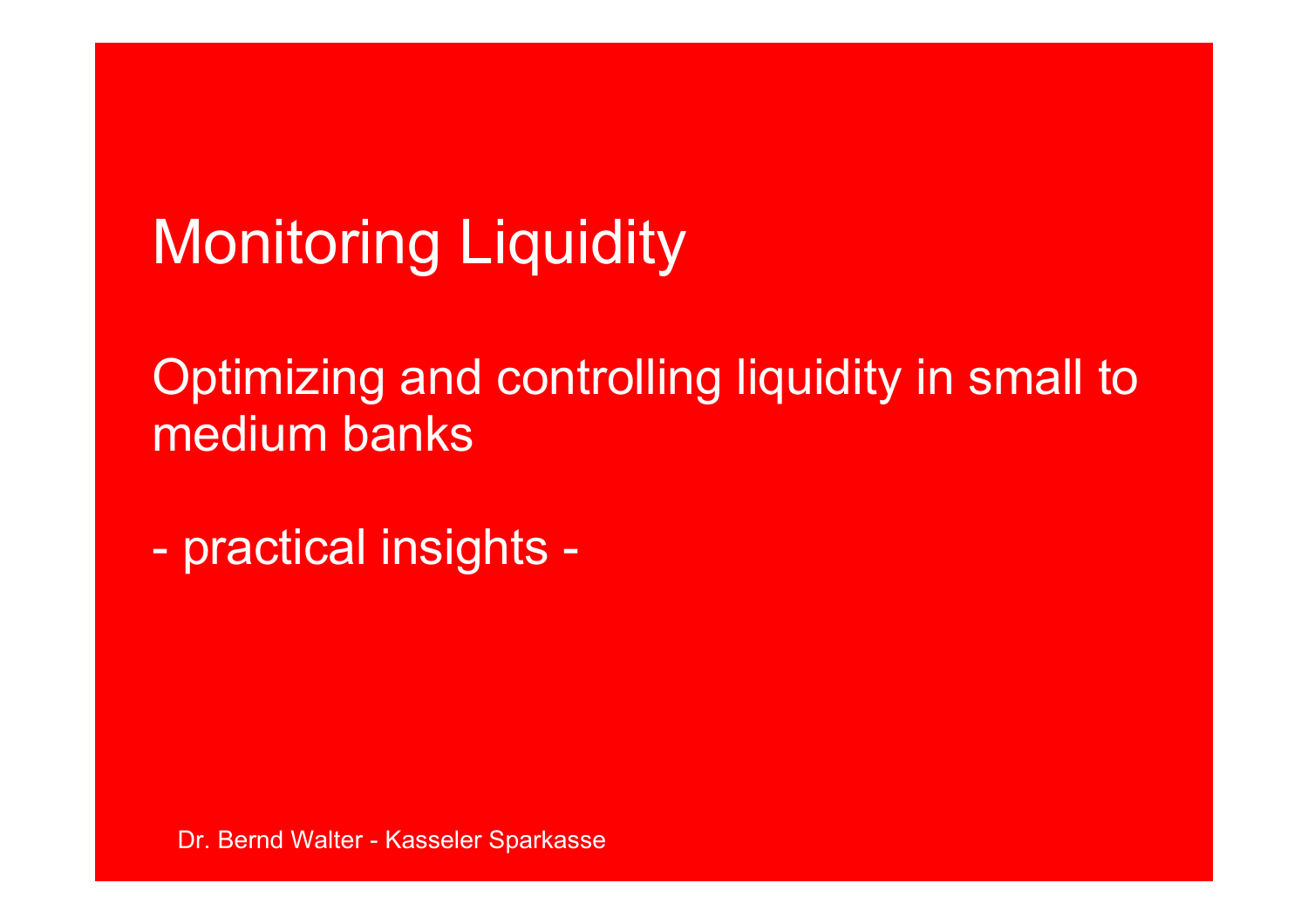#### Our intention:

This presentation wants to display the status quo of liquidity monitoring in a regional bank where it is tried to fulfill the minimum requirements for risk management (MaRisk - Mindestanforderungen an das Risikomanagement) set by the BaFin while at the same time paying respect to business management and limited resources in the risk management process.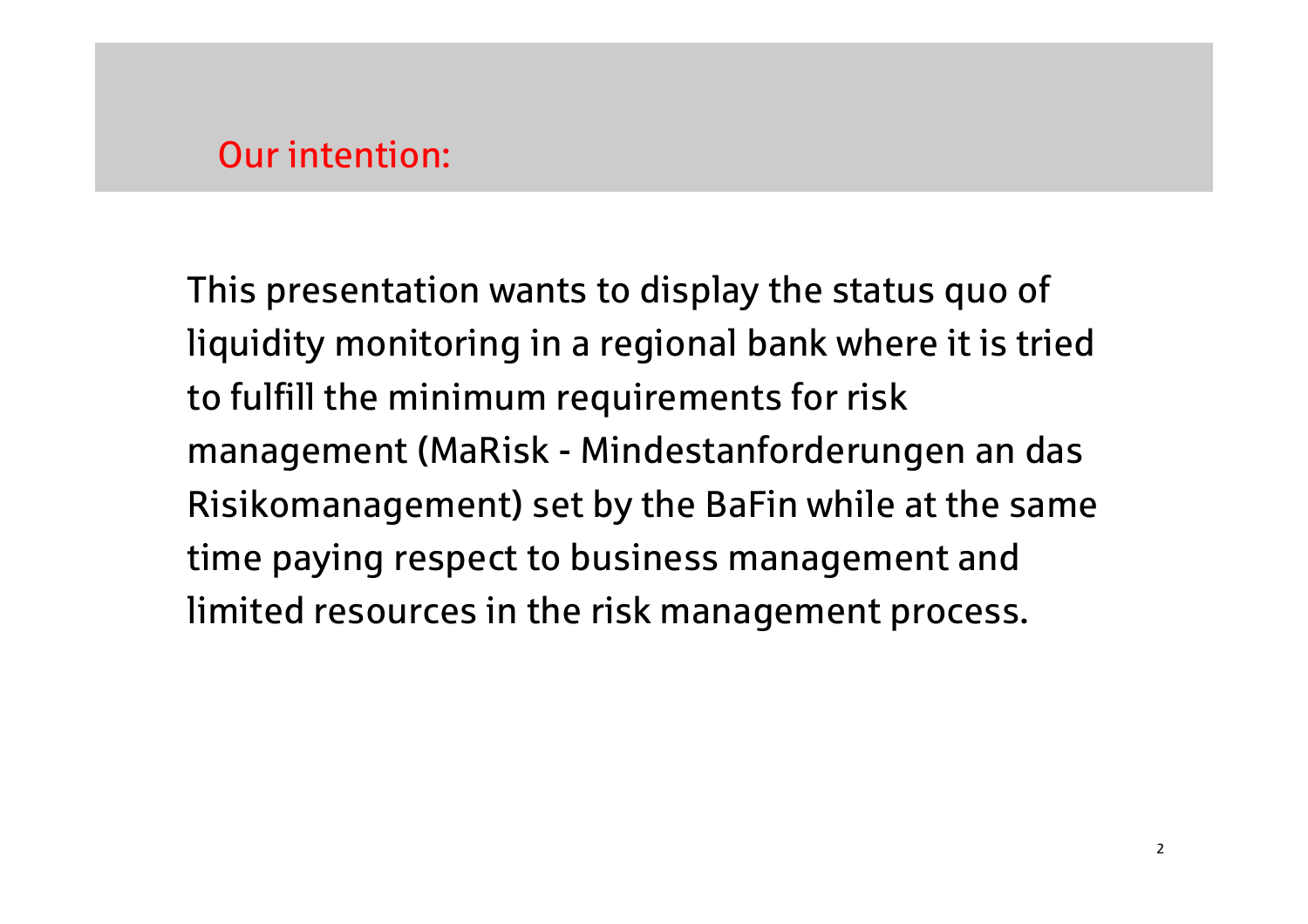#### **Contents**

## Kasseler Sparkasse and it's institutional framework

- LaR as a solution for short-term liquidity risk monitoring
- Restructuring assets and liabilities using LaR
- Approach for the analysis of long-term liquidity risk
- Conclusions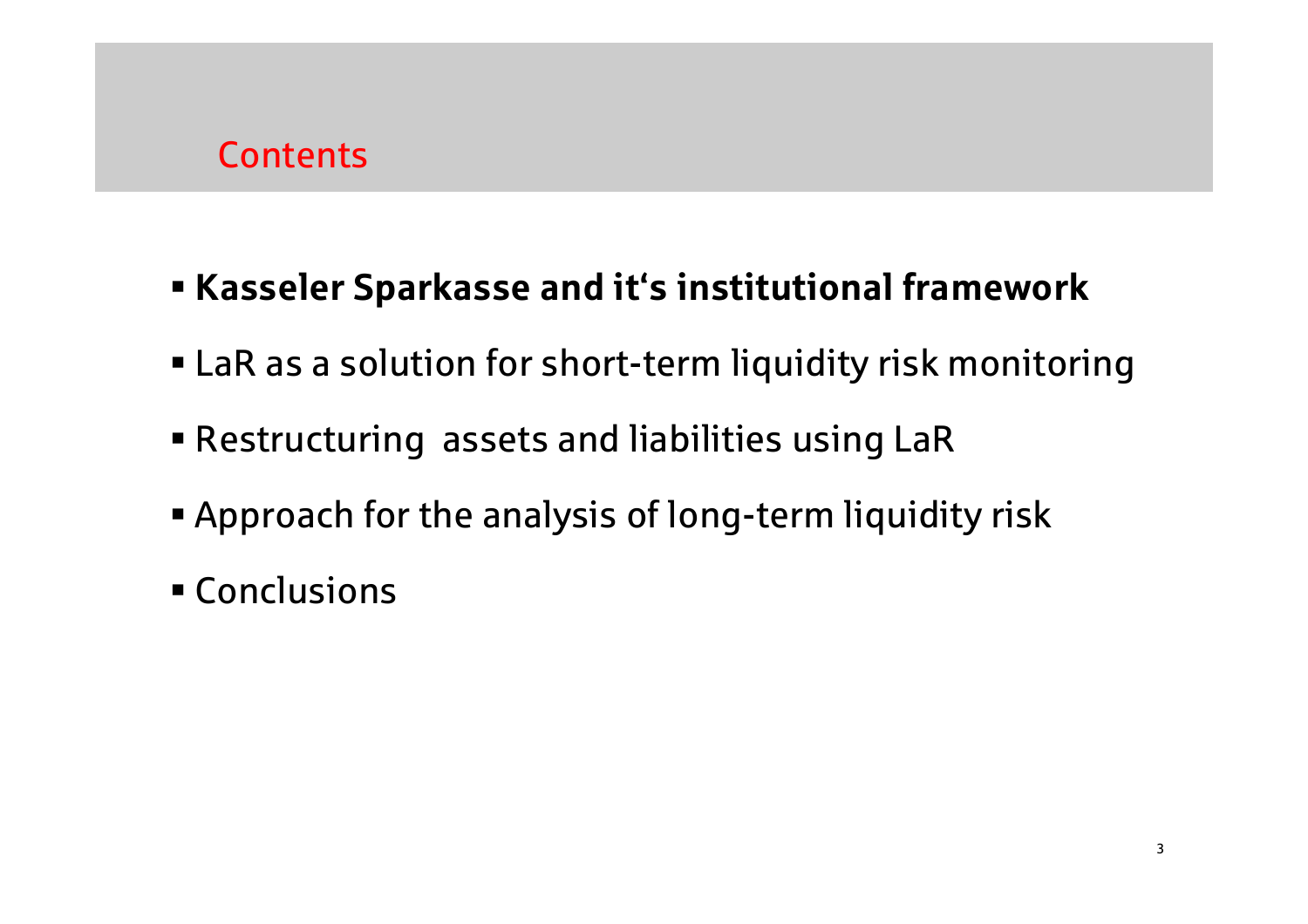#### Kasseler Sparkasse – some figures

employees: approx. 1.000

branches: 80

balance sheet total: approx. 5.000 Mio. €



Treasury / Trading: 5 employees

Controlling: 4 employees

Internal Auditors for risk management: 3 employees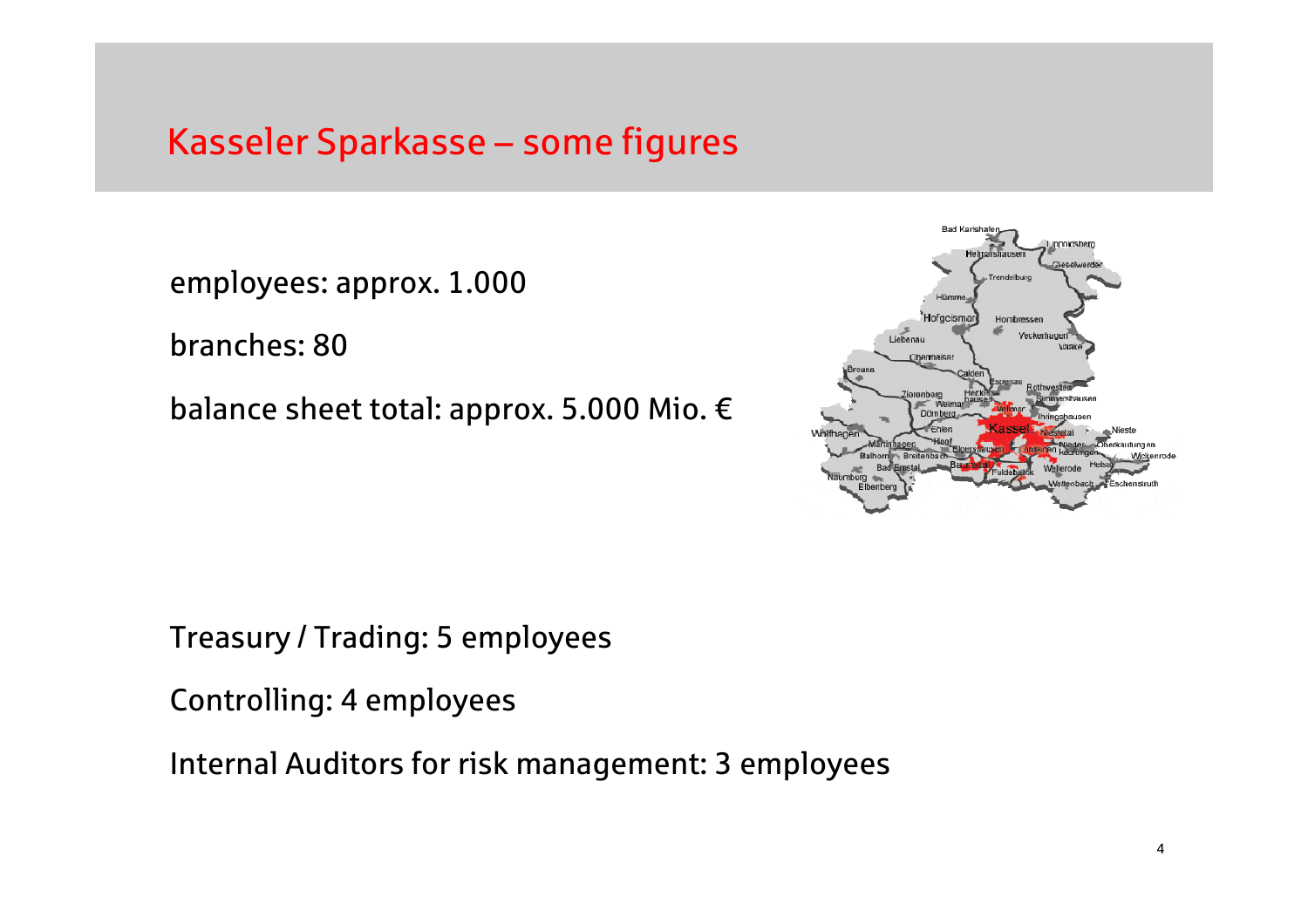## The banking crisis - Consequences for Kasseler Sparkasse

## short-term liquidity:

There have not been any disturbances in short-term liquidity. Due to our robust liquidity reserves and retail market access there have been some good opportunities in the repo markets.

## long-term liquidity:

Momentarily almost 100% of our long term liquidity originates from our local retail customers. During the crisis the retail business proved to be a very stable and reliable source of liquidity.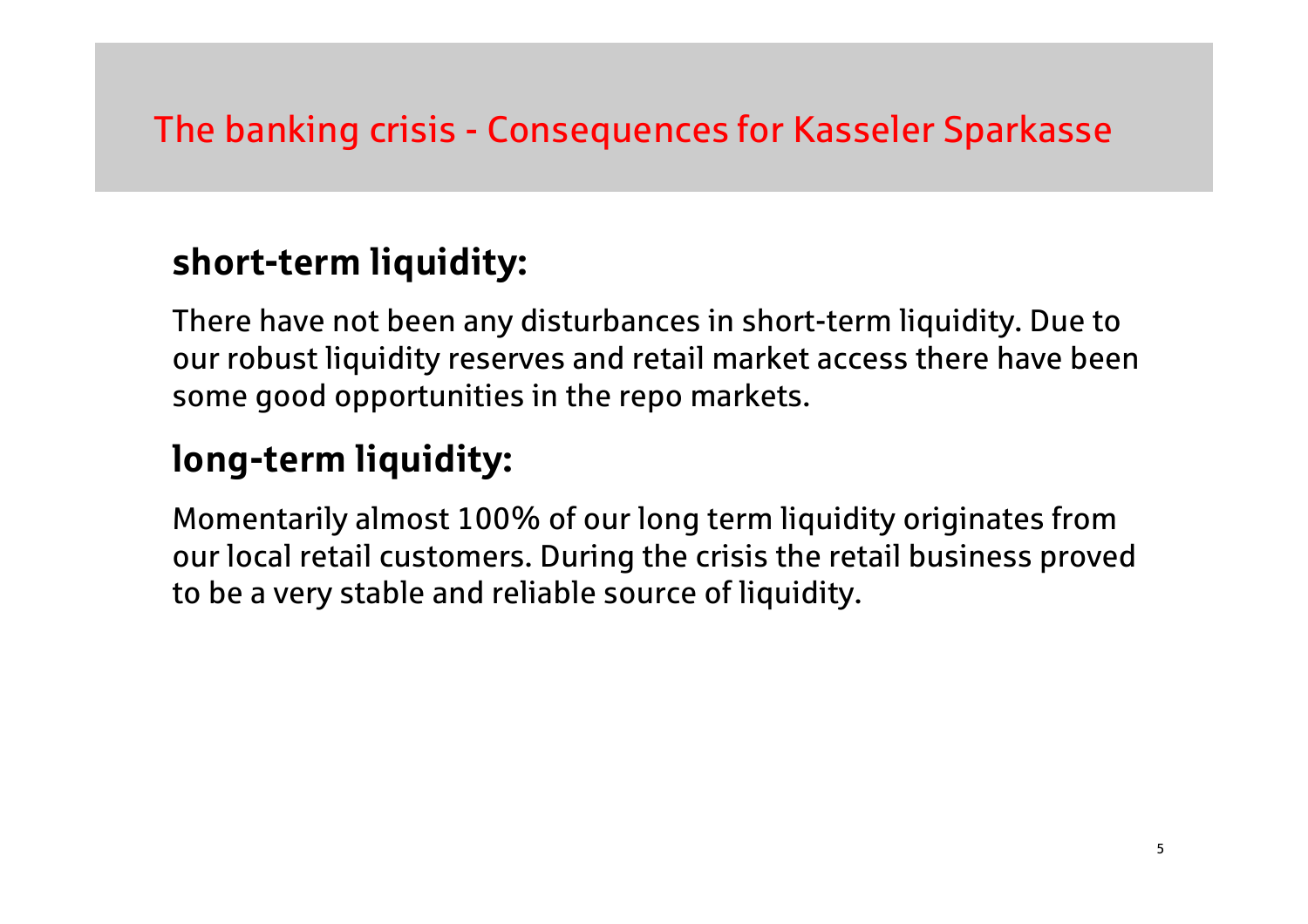## The banking crisis - Consequences for Kasseler Sparkasse

## market liquidity:

In several segments we felt a considerable lack of market liquidity. This was especially true for mortgage bonds (Pfandbriefe) for which we did not expect illiquidity. In two cases repo agreements were not fulfilled in time by our repo partners.

## secondary effects:

Profit margins in the retail markets are under extreme pressure due to attempts of several banks to enter the retail markets to regain access to liquidity. On the other hand it seems to be possible to increase profit margins in credit transactions.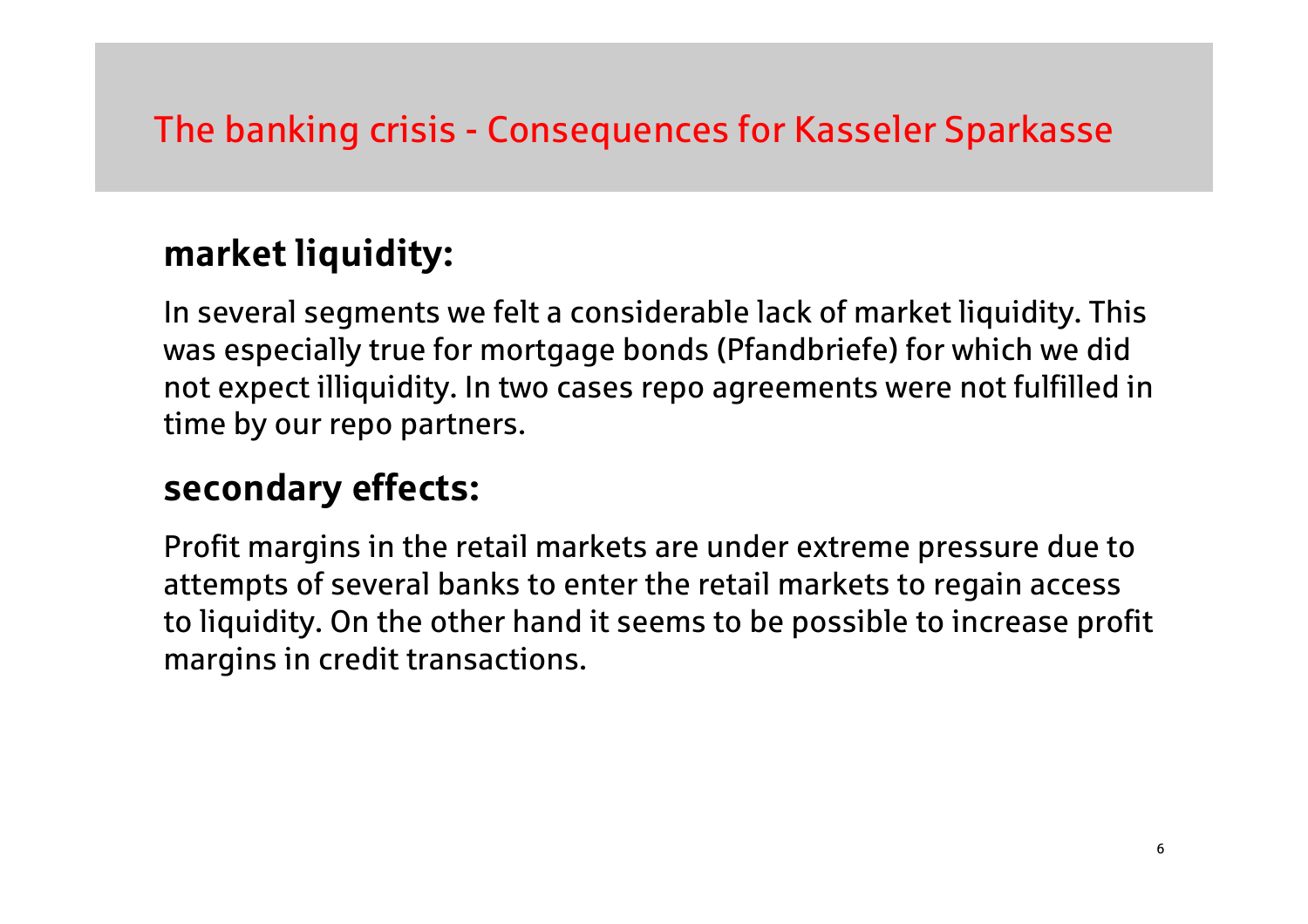#### Liquidity management organization

## Daily liquidity transactions:

**Treasury** 

#### Structural liquidity transactions:

**Treasury** 

#### Risk monitoring and reporting:Controlling

#### Auditing:

Risk Management Team of the internal auditing department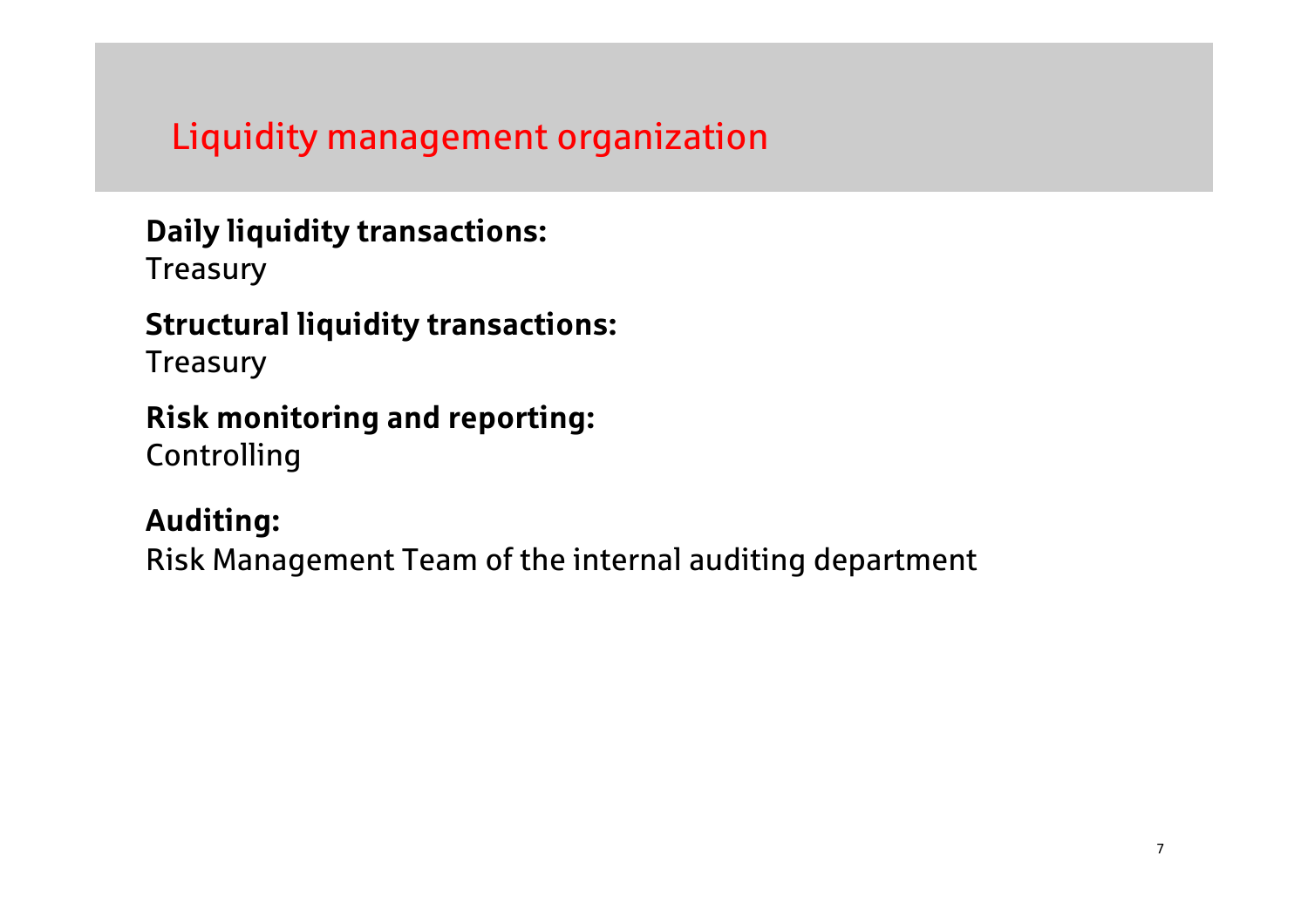#### Documentation and strategy

The liquidity-strategy is implemented as a sub-strategy to the riskstrategy. The risk-strategy is a sub-strategy to the business-strategy.

The framework for liquidity management and monitoring is more clearly defined in several methodically and operationally relevant documents as well as in several checklists.

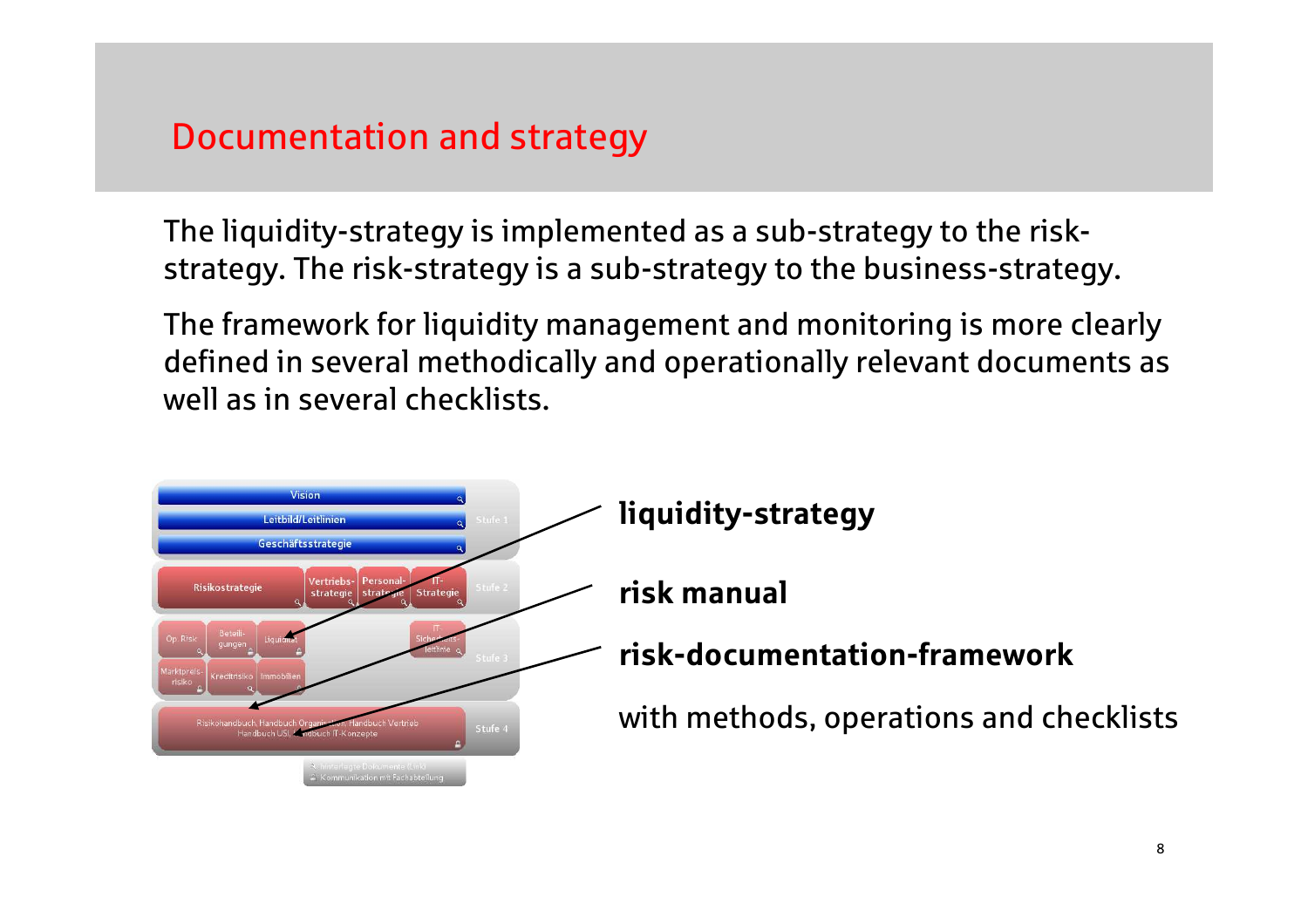Quarterly liquidity reports by treasury and controlling to the executive committee.

Overview in the monthly internal capital adequacy assessment report (for the executive committee and the board of directors).

Discussion of the liquidity situation in the monthly risk committee.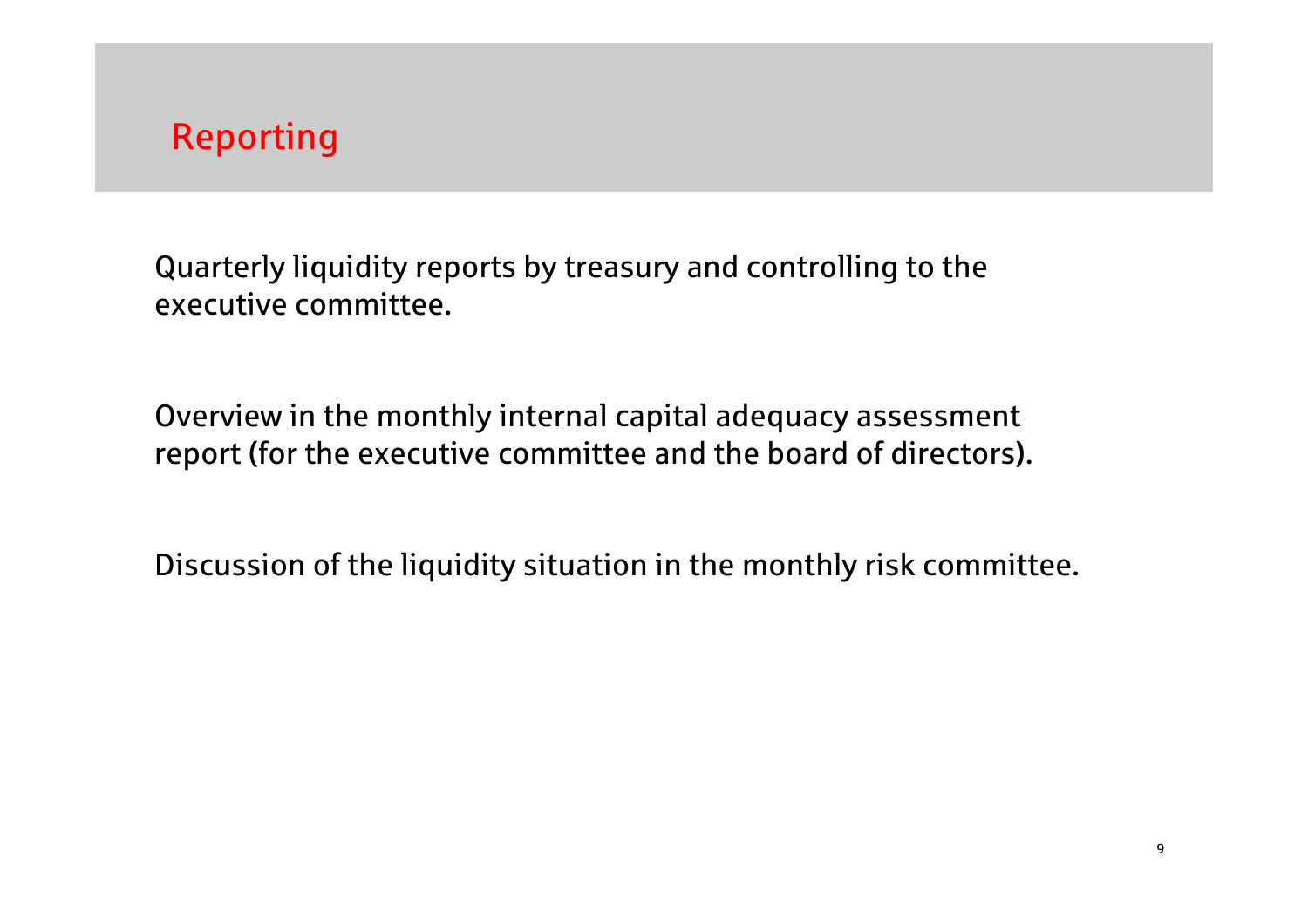#### **Contents**

- Kasseler Sparkasse and it's institutional framework
- LaR as a solution for short-term liquidity risk monitoring
- Restructuring assets and liabilities using LaR
- Approach for the analysis of long-term liquidity risk
- Conclusions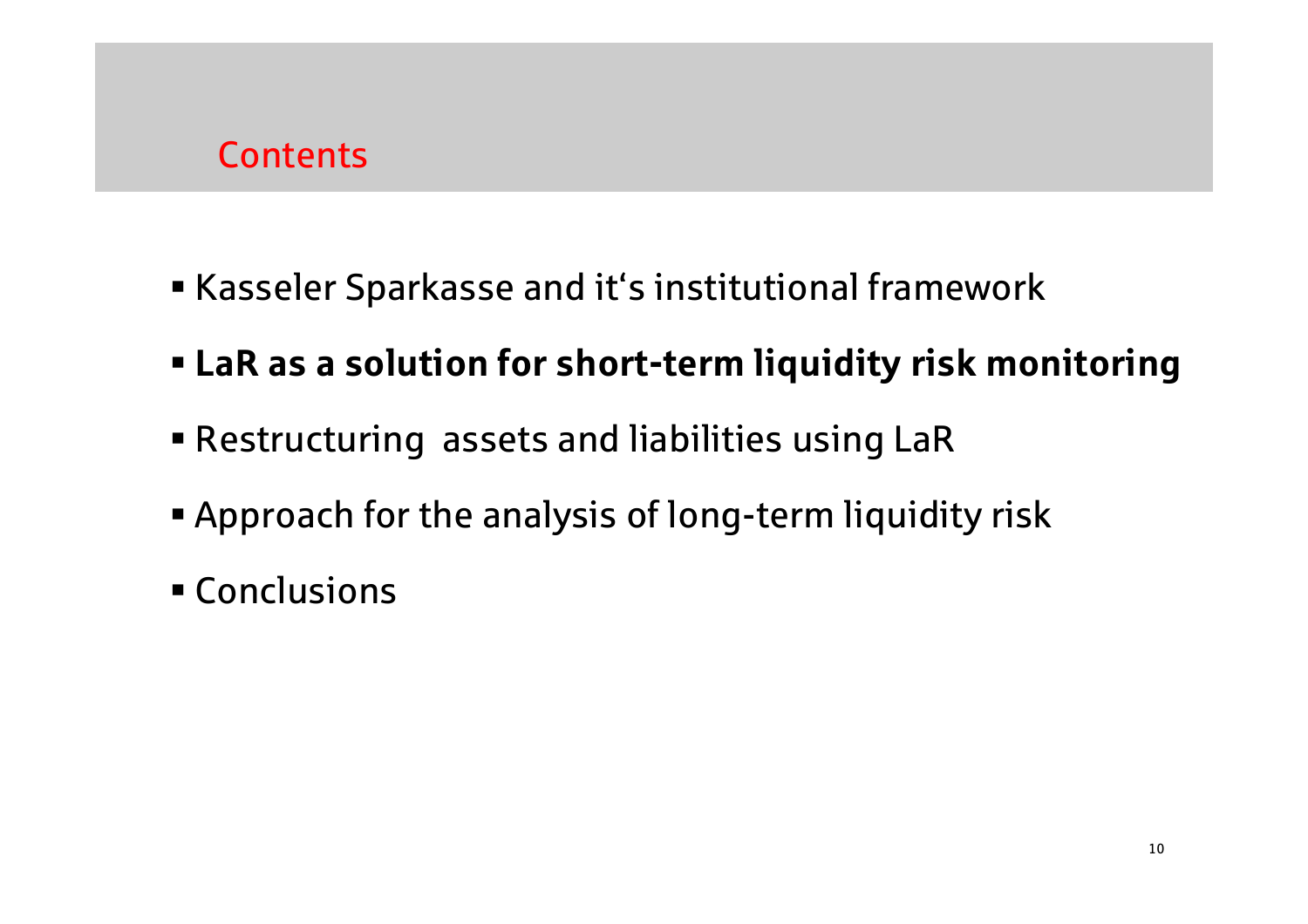"Wer die in laufender Zeit fällig werdenden Zahlungen aus eigner Hand macht, ohne das zeitliche Eintreten von Einnahmen und Ausgaben vollständig regulieren zu können, muss andauernd einen "Kassen-Vorrath" und diesen in einer Größe halten, mit welcher auch der ungünstigen Verumständung begegnet werden kann."

Karl Knies, Geld und Credit II. Abteilung - Der Credit, Leipzig <sup>1876</sup>

"Who tries to meet due payments on his own behalf without being completely able to control the timing of income and spending must have – and must have all of the time – a "cash stock" which is appropriate even in bad circumstances."<br>-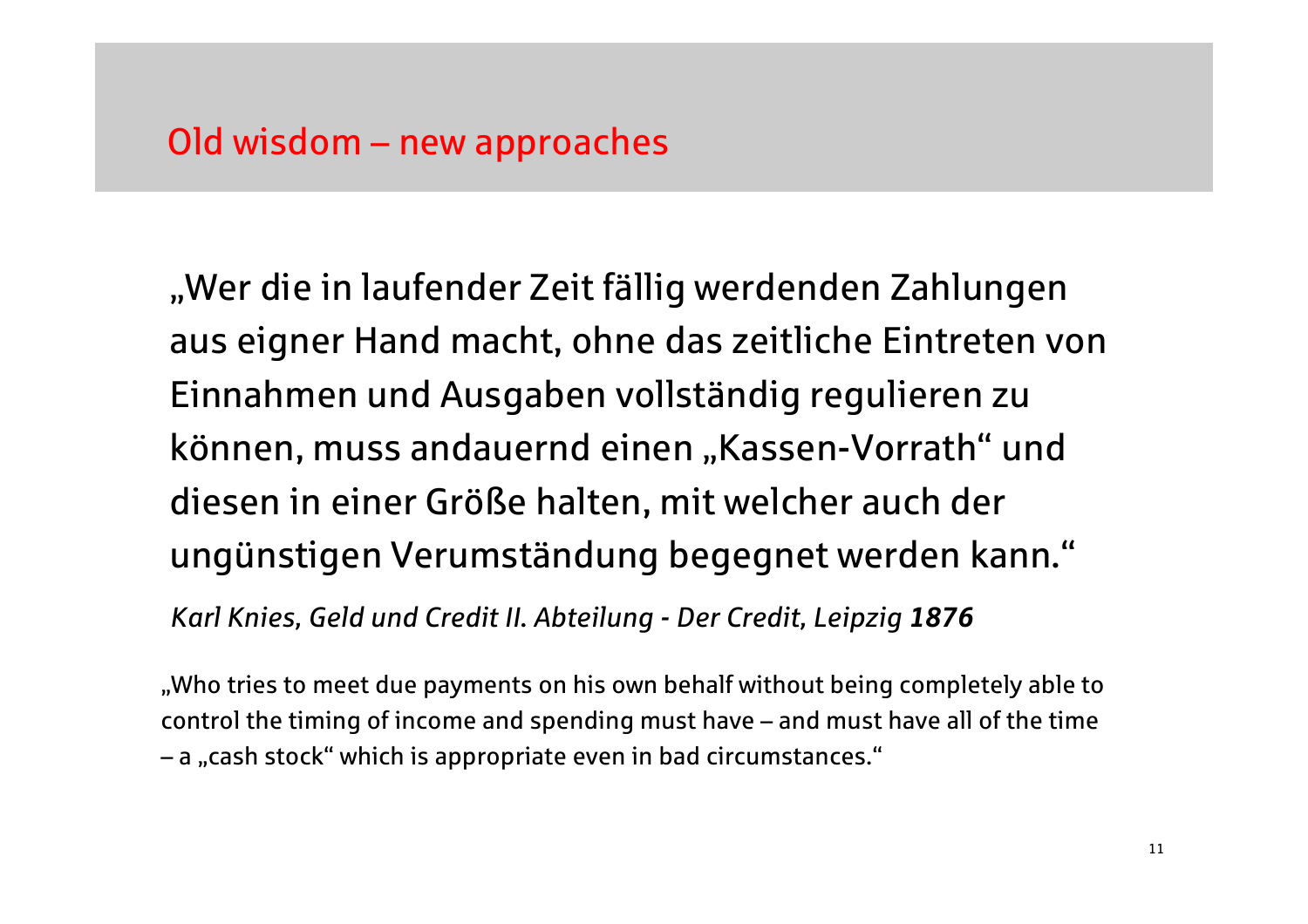#### Liquidity risk - the MaRisk



The MaRisk oblige banks to make sure liquidity risks are considered, covered by sufficient systems and are appropriately integrated in the banks risk-management and assessment process.

The following slide shows the most important points: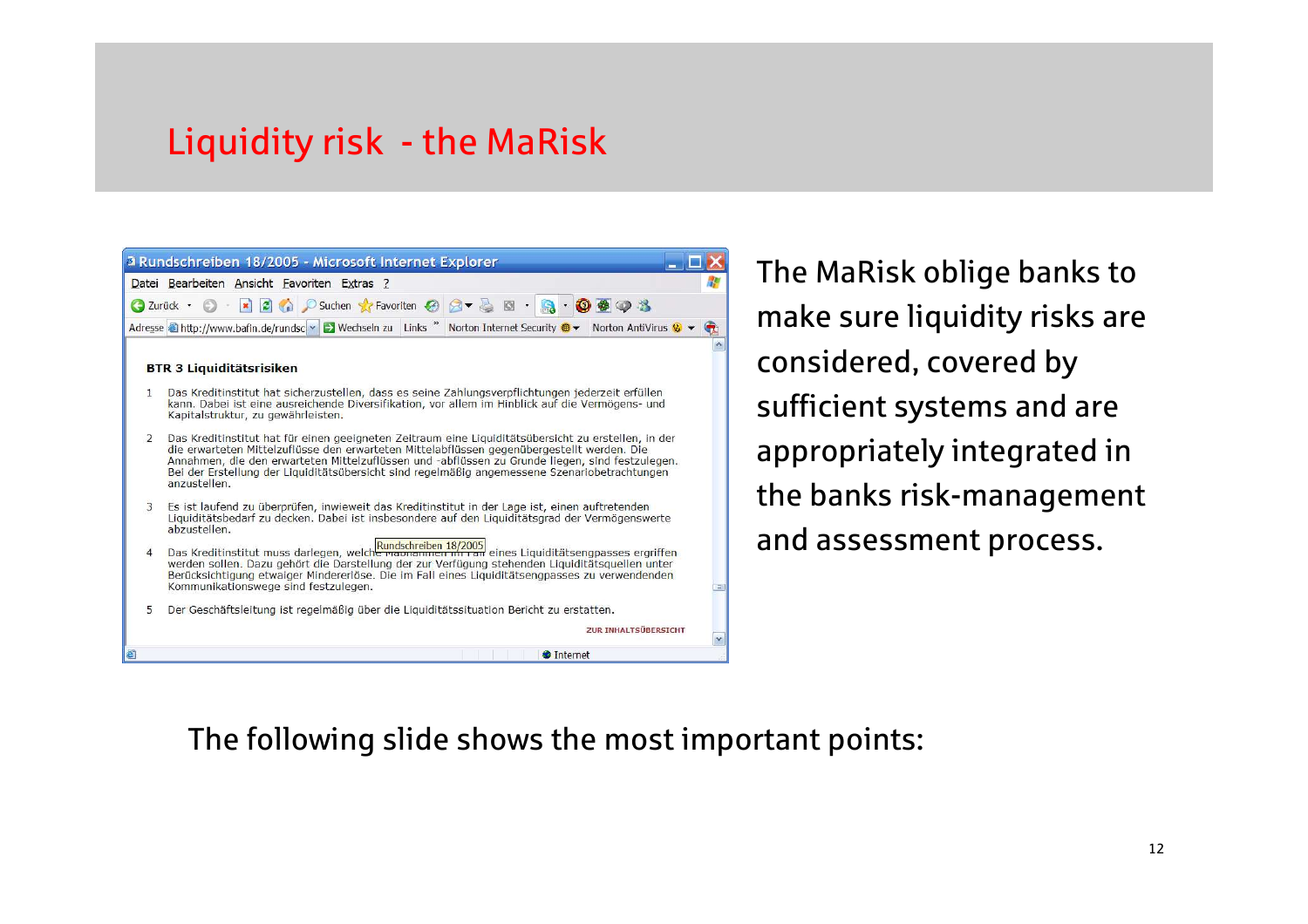## Regulatory demands for Liquidity risk measurement:

- Ability to maintain sufficient liquidity all of the time.
- Creation of a liquidity overview including scenarios in which the expected inflows of liquidity are compared with the expected outflows of liquidity.
- Constant examination of the ability to cover emerging needs for liquidity.
- Contingency planning.
- Liquidity reports.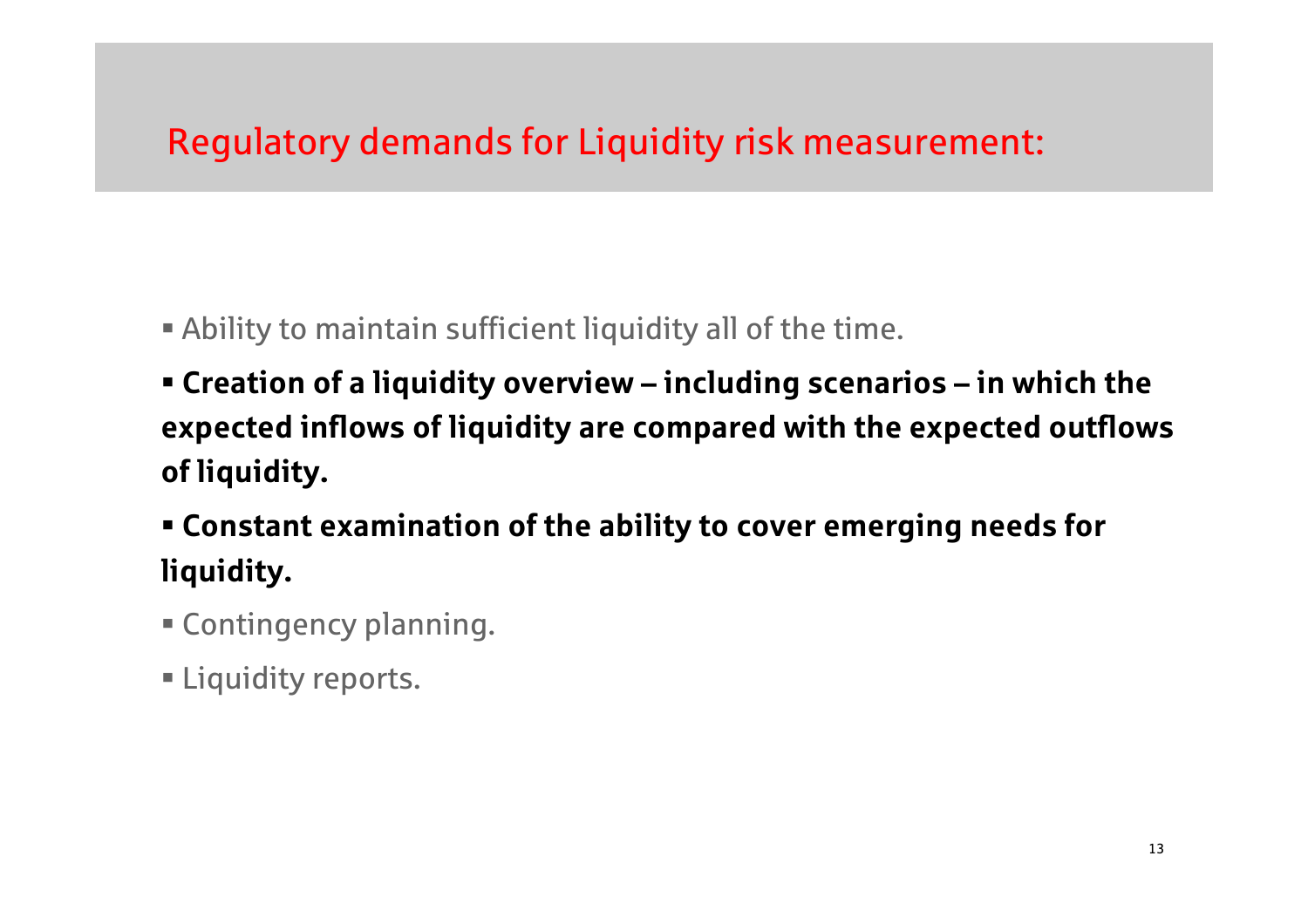The continuous monitoring of the ability to cover occurring liquidity demands is easy if the potential demand is identified.

But usually the question of how the demand – which is the sum of liquidity leaving and entering the bank – can be estimated, remains to be solved.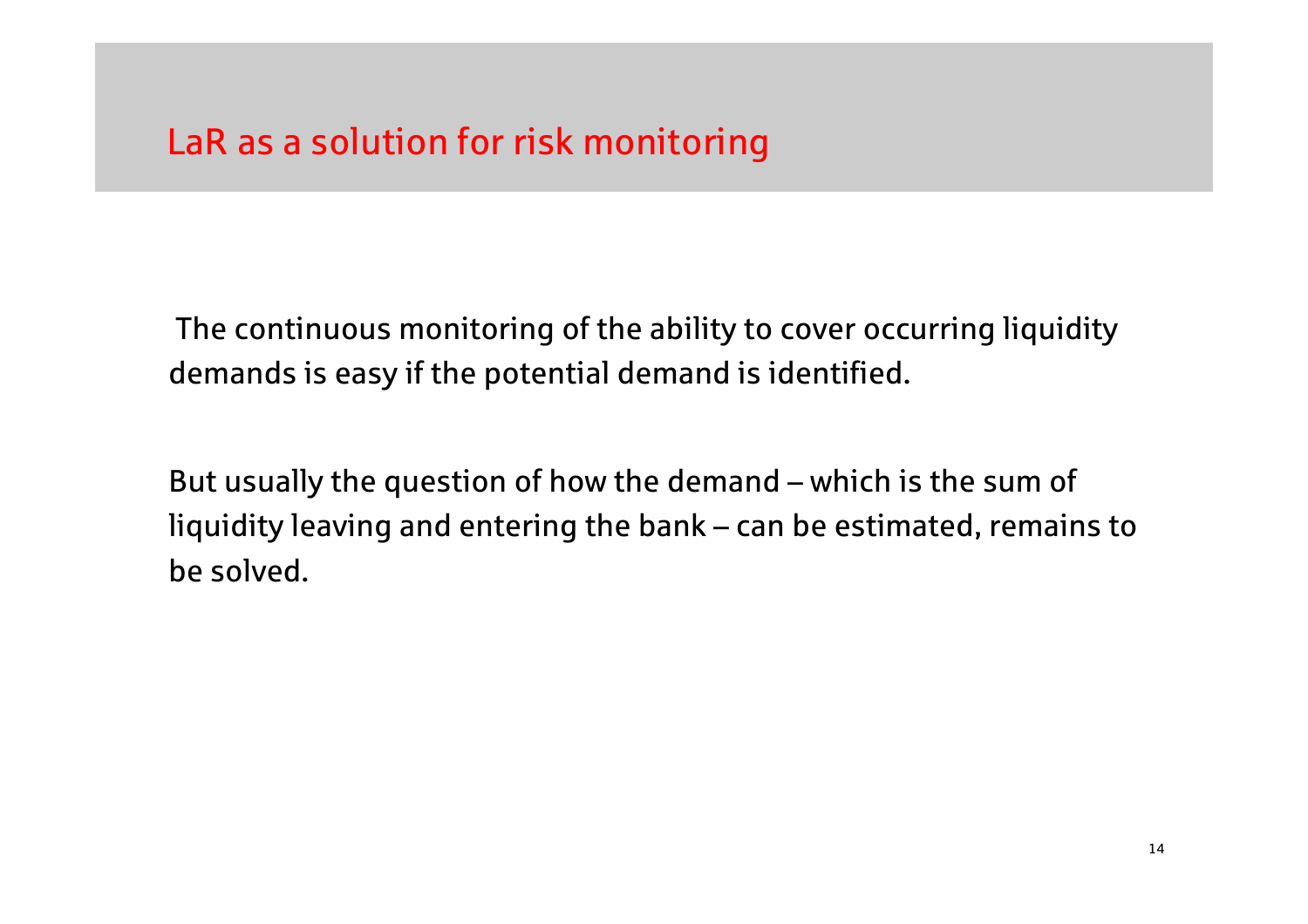#### Problem:

It is difficult to predict our customers behavior. Nevertheless reliable information concerning their payments is necessary. This is due to our business model which concentrates 100% on retail customers and small to medium borrowers.

Instruments like maturity lists, estimates of cash flows or the calculation of "planned" liquidity cash flows are not sufficient.

The preparation of scenarios ("What is the worst thing that might happen?") is very difficult and regularly enters the realms of fantasy.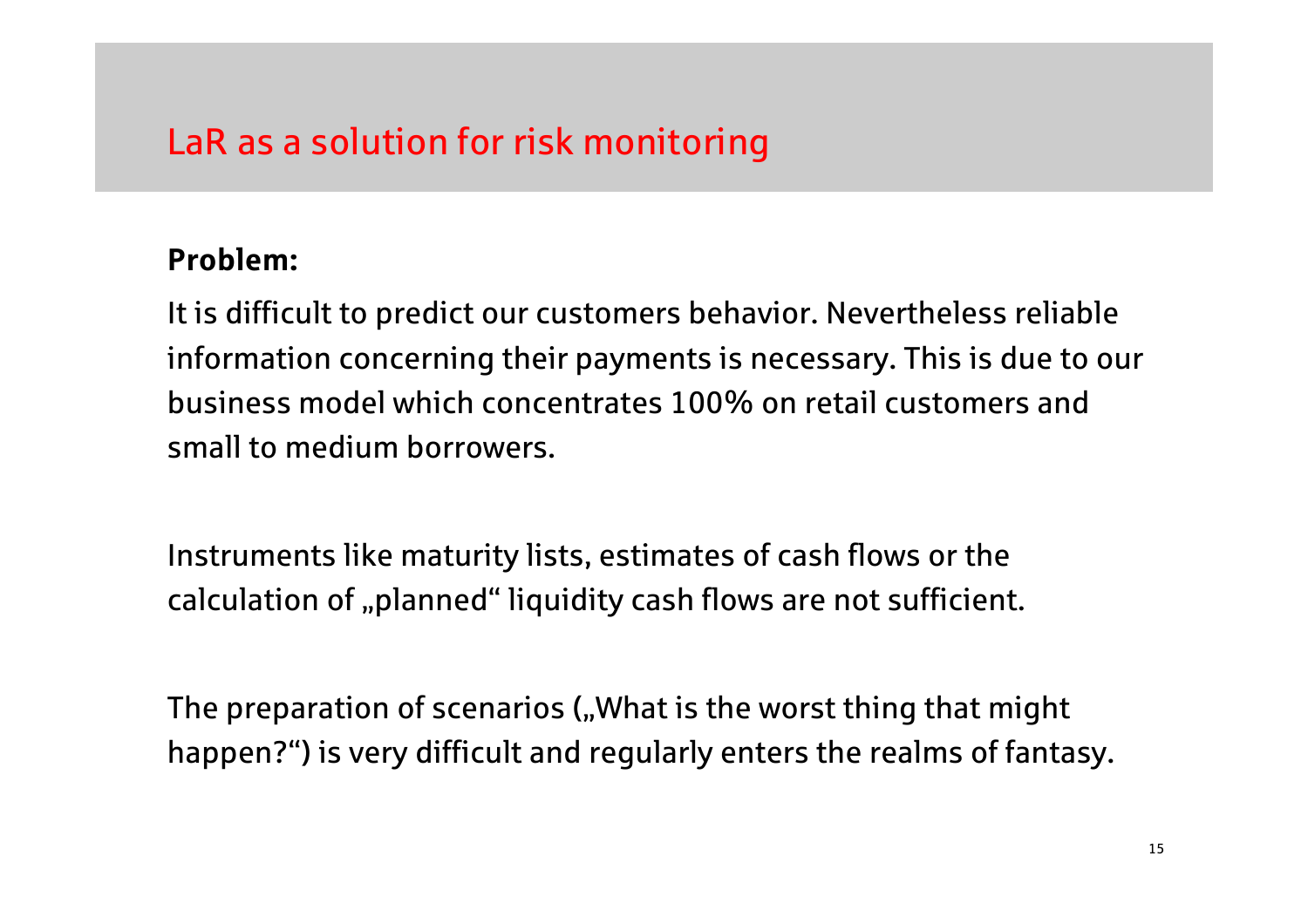Liquidity at Risk...

...describes the expected liquidity deficit from all autonomous payments\* during one normal business day, which will not be exceeded with a given probability.

\* Autonomous payments are payments whose amount and timing are not within the influence of the banks liquidity management. (Usually money market transactions used to influence the banks liquidity position are excluded by this definition. In our case this is not true for positions in the trading or banking book which are assumed to be autonomous.)

LaR is calculated with extreme value theory, a theory originally implemented to estimate the scale of natural disasters. We use a software implementation of the peaks over threshold method. Due to the concentration on practical insights we do not discuss the statistical details in this lecture.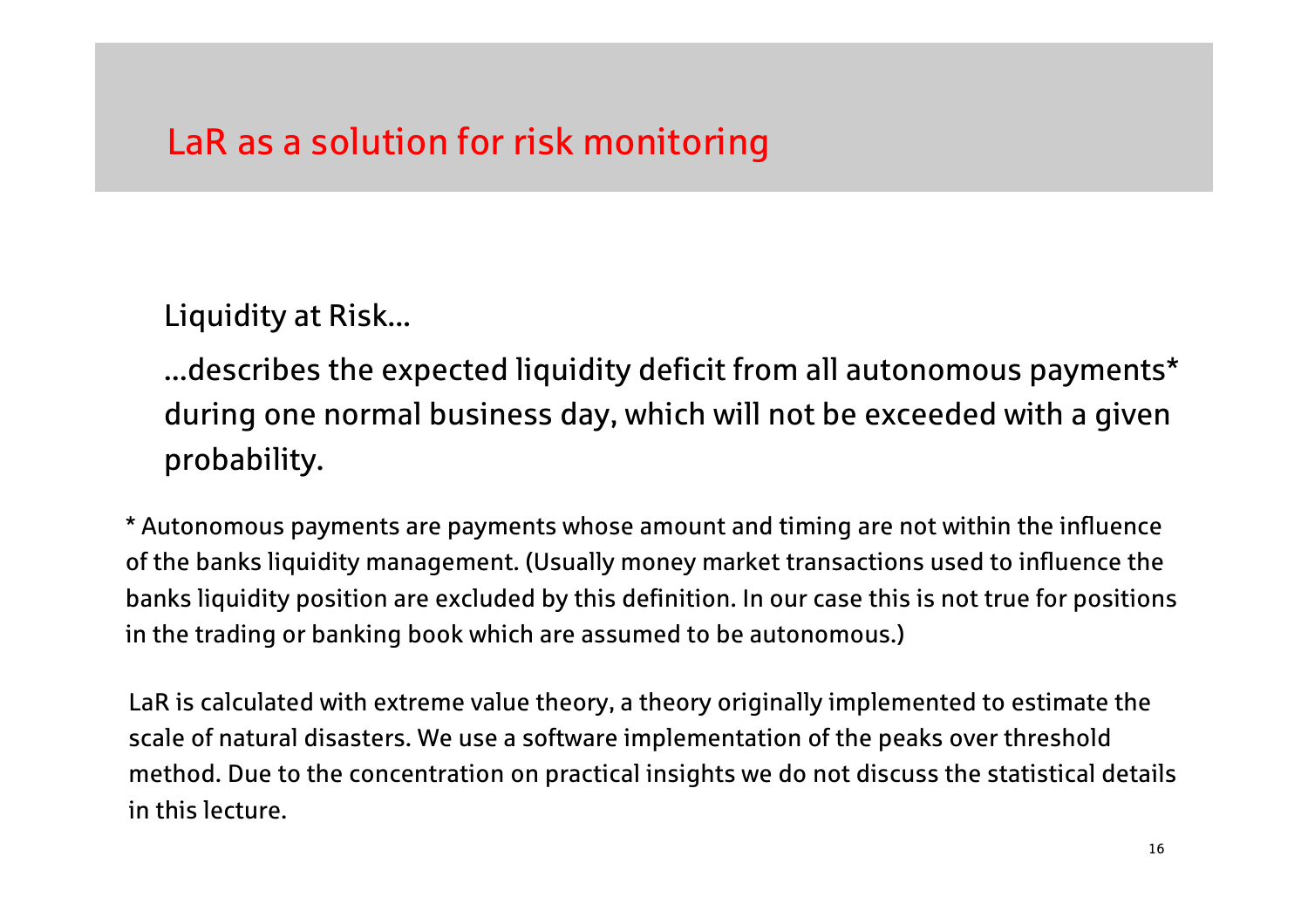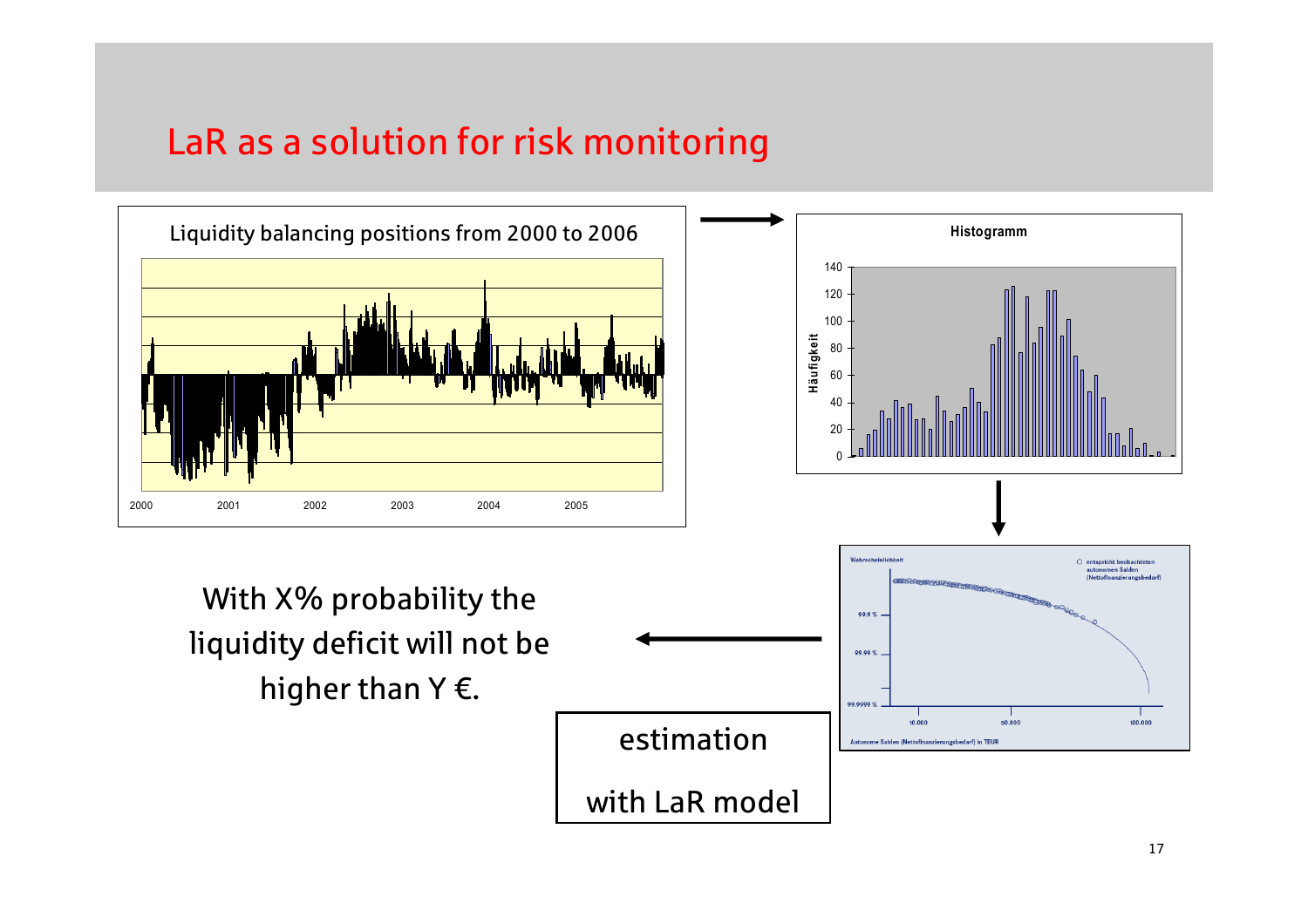

The most difficult part is the collection of the necessary data to calculate the row of autonomous payments. All payments entering and leaving the bank as well as all money market transactions must be considered.

Once the monitoring of these payments is organized, the process is mostly automatic. The measurement of liquidity risk with LaR is – in comparison with other risks like credit or market risk – very easy and does not need much time.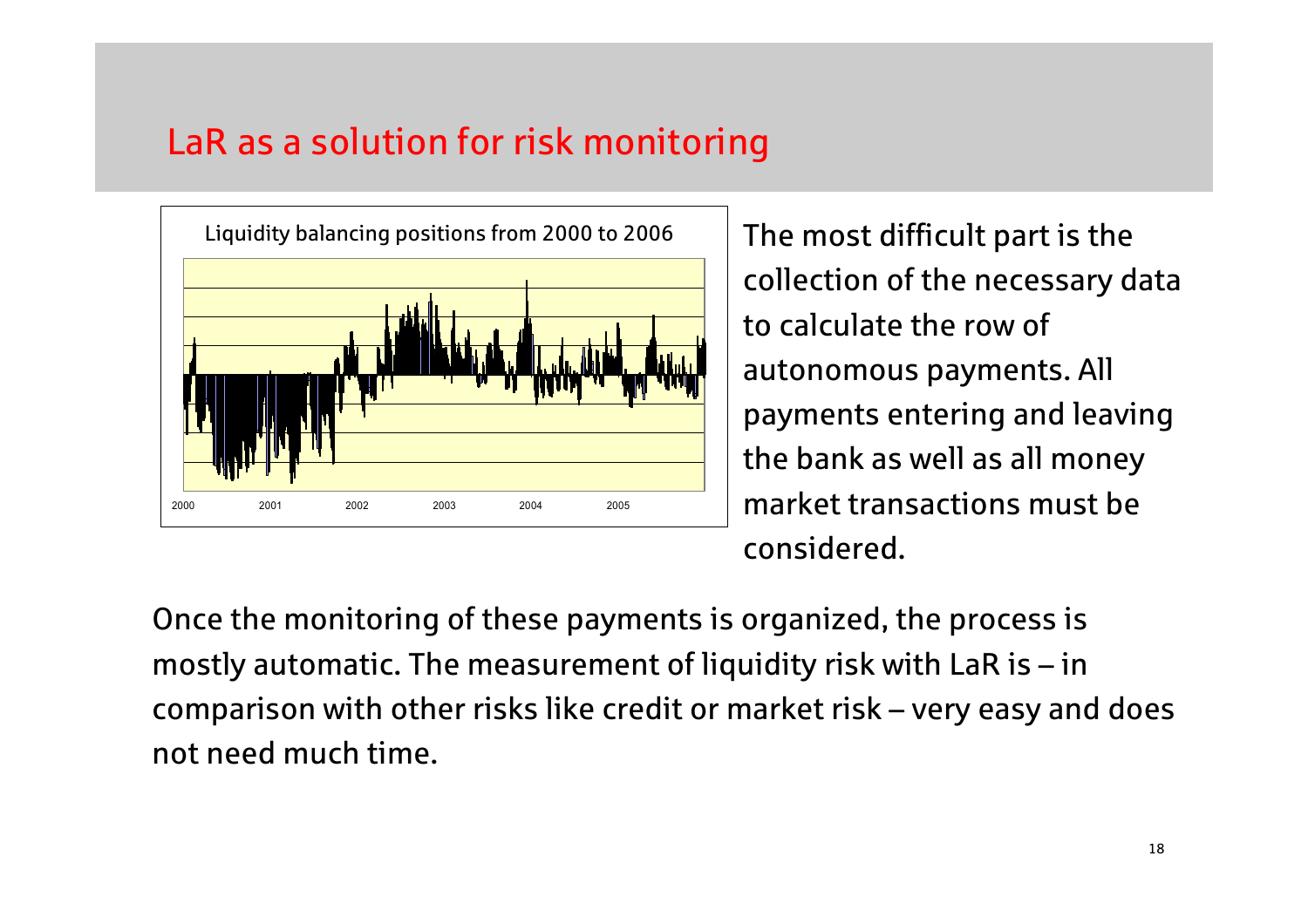With the discussed method the net funding requirements can be estimated.

It is possible – not unlike the VaR for market risk – to quantify the behavior of customers using statistically advanced methodology and to attach a probability to their behavior.

The result is a realistic and objective estimate of net funding requirements. Methods for back testing are applicable.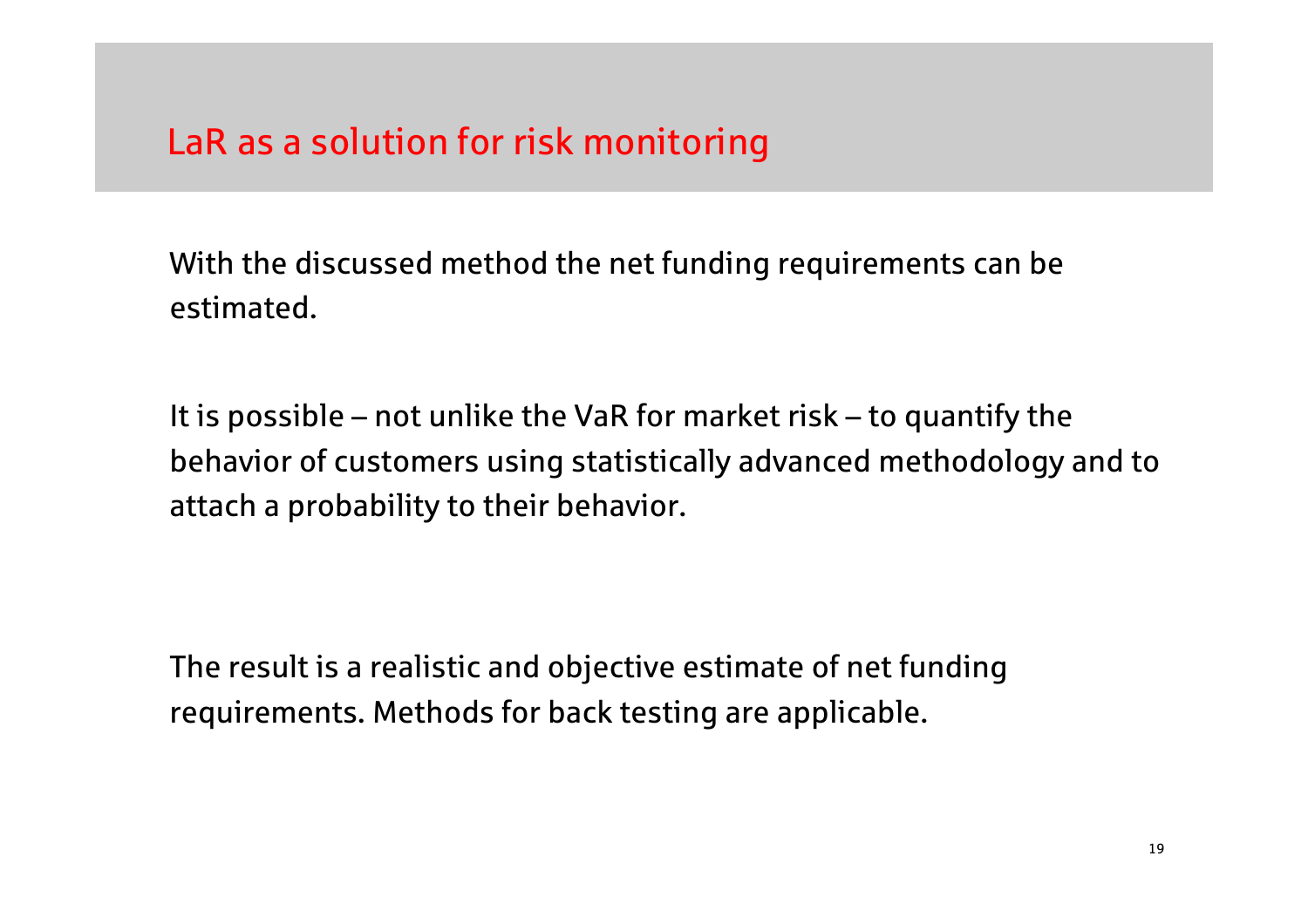#### **Contents**

- Kasseler Sparkasse and it's institutional framework
- LaR as a solution for short-term liquidity risk monitoring
- Restructuring assets and liabilities using LaR
- Approach for the analysis of long-term liquidity risk
- Conclusions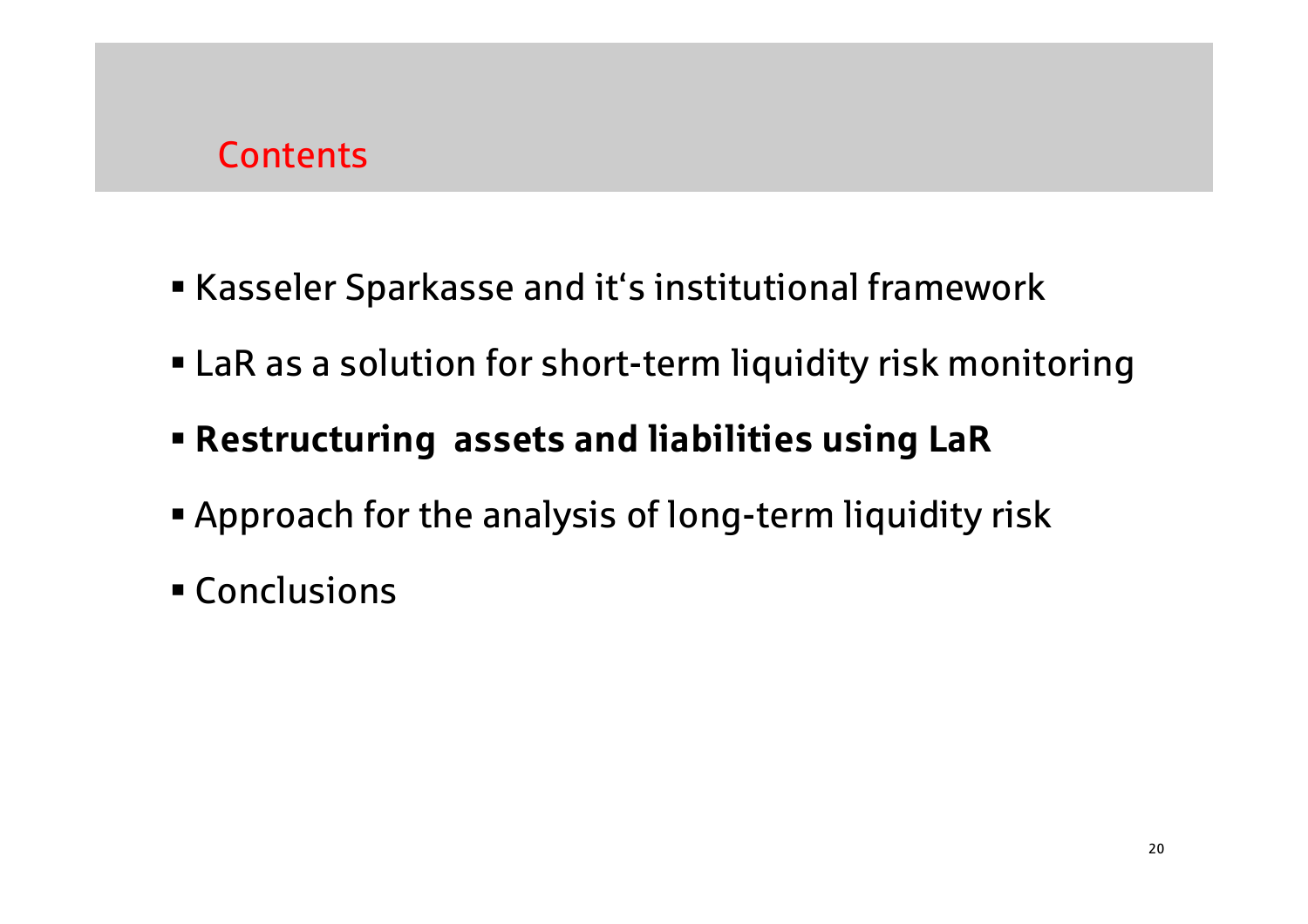| assets                              | liabilities                          |       |  |
|-------------------------------------|--------------------------------------|-------|--|
| customers 1.000 Mio. $€$ 5,4%       | customers 800 Mio. $\epsilon$        | 4,8%  |  |
| securities 500 Mio. €<br>$5.0\%$    | bank liabilities 700 Mio. $\epsilon$ | 5,2%  |  |
| 5,27%                               |                                      | 4,99% |  |
| riskless yield curve: flat at 5%    |                                      |       |  |
|                                     | margin:                              | 0,28% |  |
| own credit spread: flat at 0,2 $\%$ | $(4,2$ Mio. $\epsilon$ )             |       |  |

In this isolated view all rates are determined without regard to transformation and credit risk. These influences are separated analytically.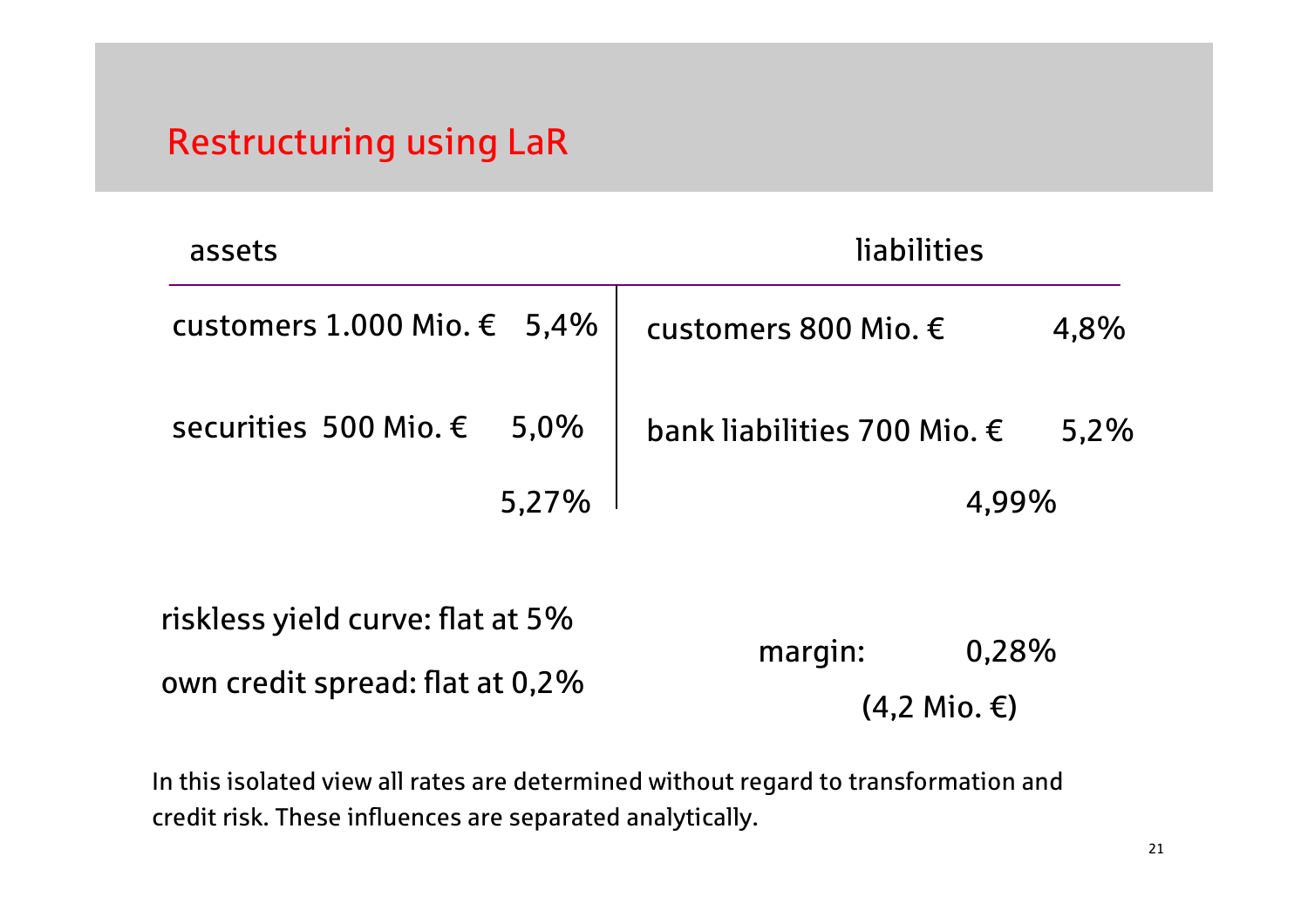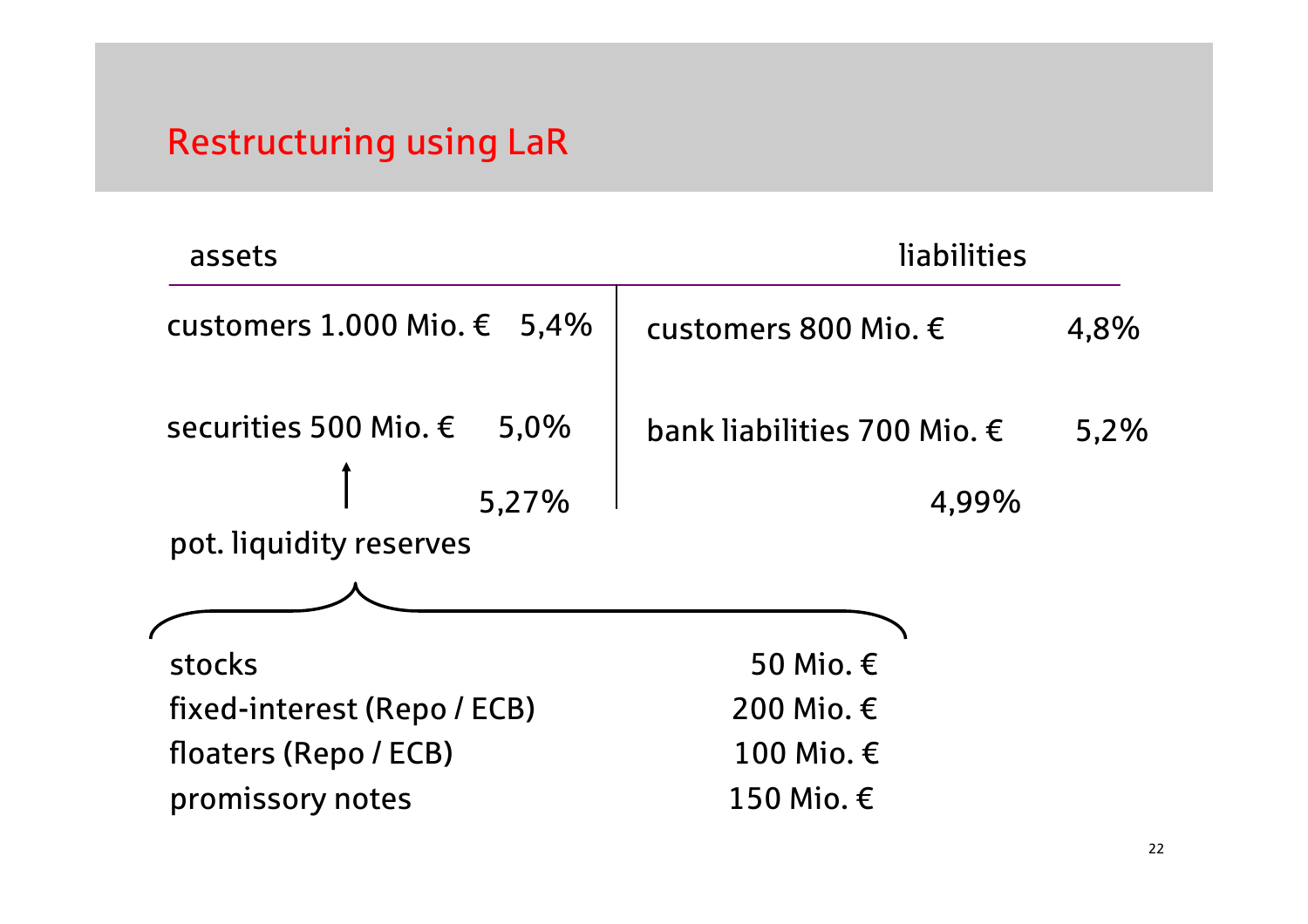The securities portfolio is subdivided into 3 classes:

First Class Liquidity: (example: floaters, German government bonds)

Securities which can be sold immediately without impact on P/L or which can be used without problems in the repo market. Applicable only for securities of very high liquidity and outstanding rating.

The amount of first class liquidity is determined by LaR.

Second Class Liquidity: (example: bonds, mortgage bonds)

Securities which can be sold immediately but which might have impact on P/L.

Securities for which repo agreements might be difficult. These securities usually yield higher liquidity spreads.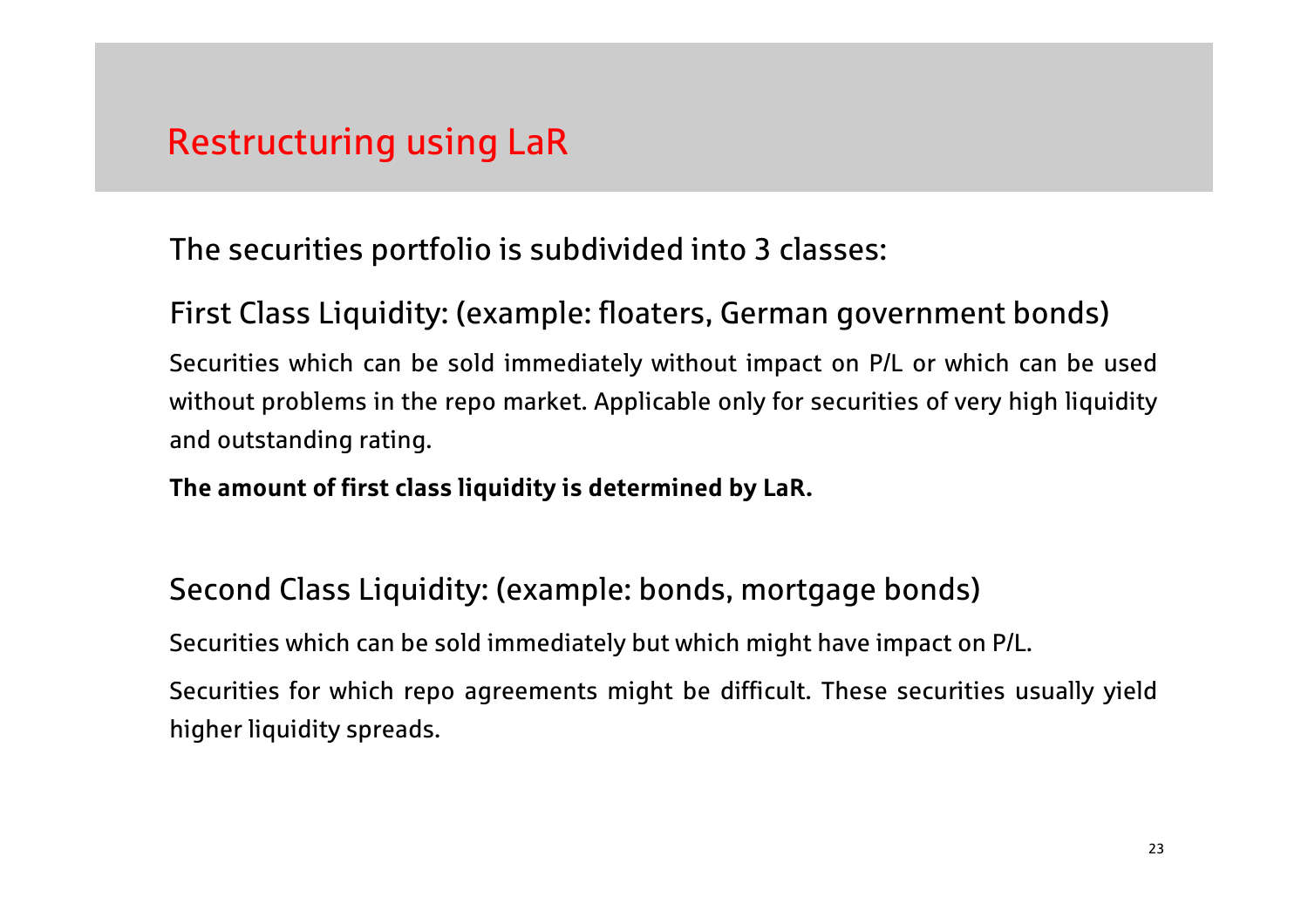Third Class Liquidity (example: promissory notes , investment funds)

Securities with potential liquidity which might affect P/L but might be liquidated in an appropriate time frame.

Liquidity spreads will usually be higher than for second class liquidity.

Securities in the second and third class are an additional cushion for extreme situations, which might not be recorded statistically by LaR.

If liquidity problems are not to be feared securities of the second and third class liquidity can be used in repo transactions.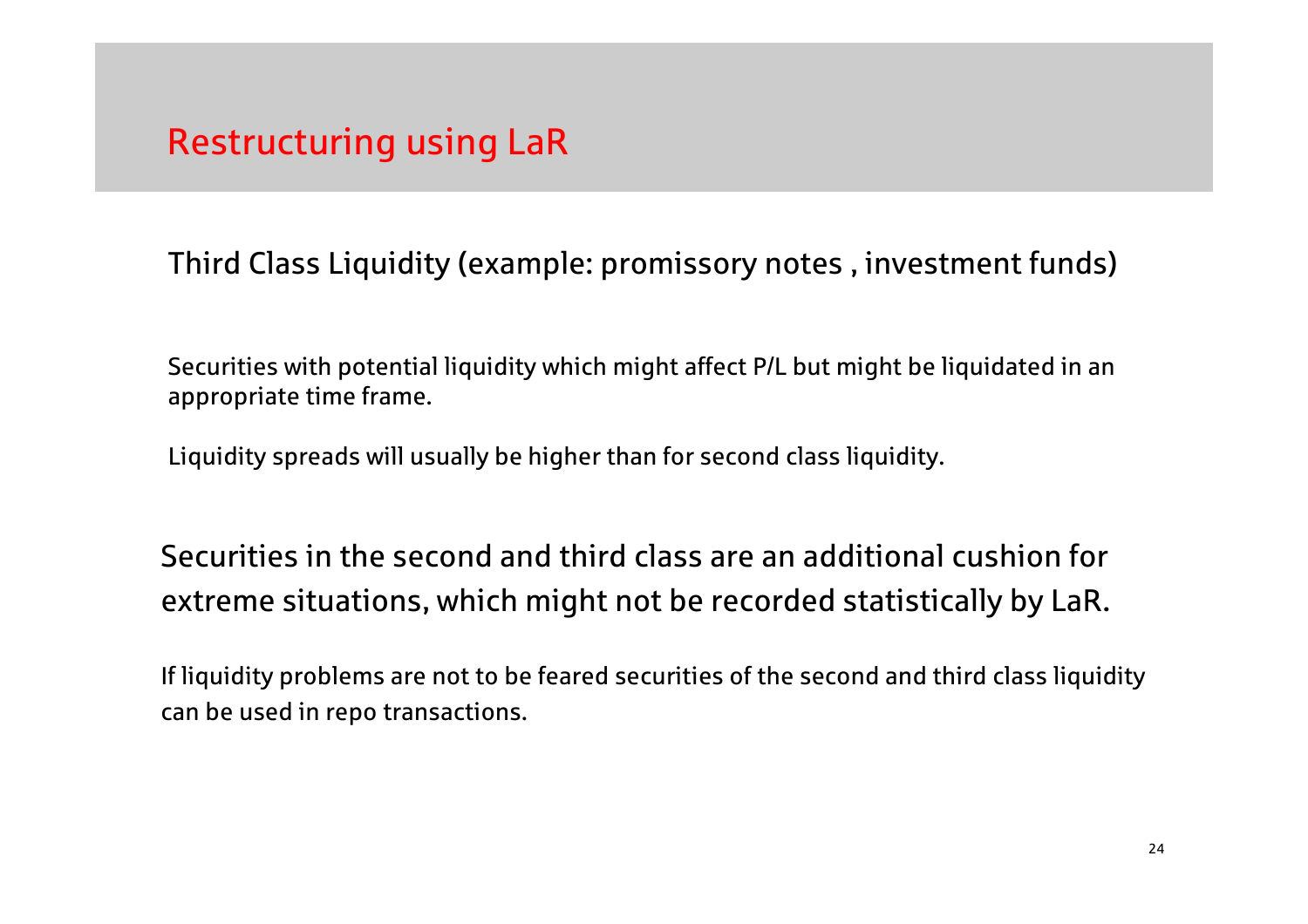#### Problems of liquidity reserves:

#### refunding spreads

Refunding spreads are a problem for liquidity reserves because the financial standing of securities used for liquidity reserves is usually better than our own financial standing. This is usually the case because liquidity reserves have to be exceptionally good securities. The problem of refunding spreads arises as soon as liquidity reserves have to be financed by interbank borrowing.

#### costs in terms of very low liquidity premiums

Low liquidity premiums are the case because liquidity reserves must consist of exceptionally good securities. The yield of the liquidity reserve portfolio usually tends to be below average due to the lack of liquidity spreads.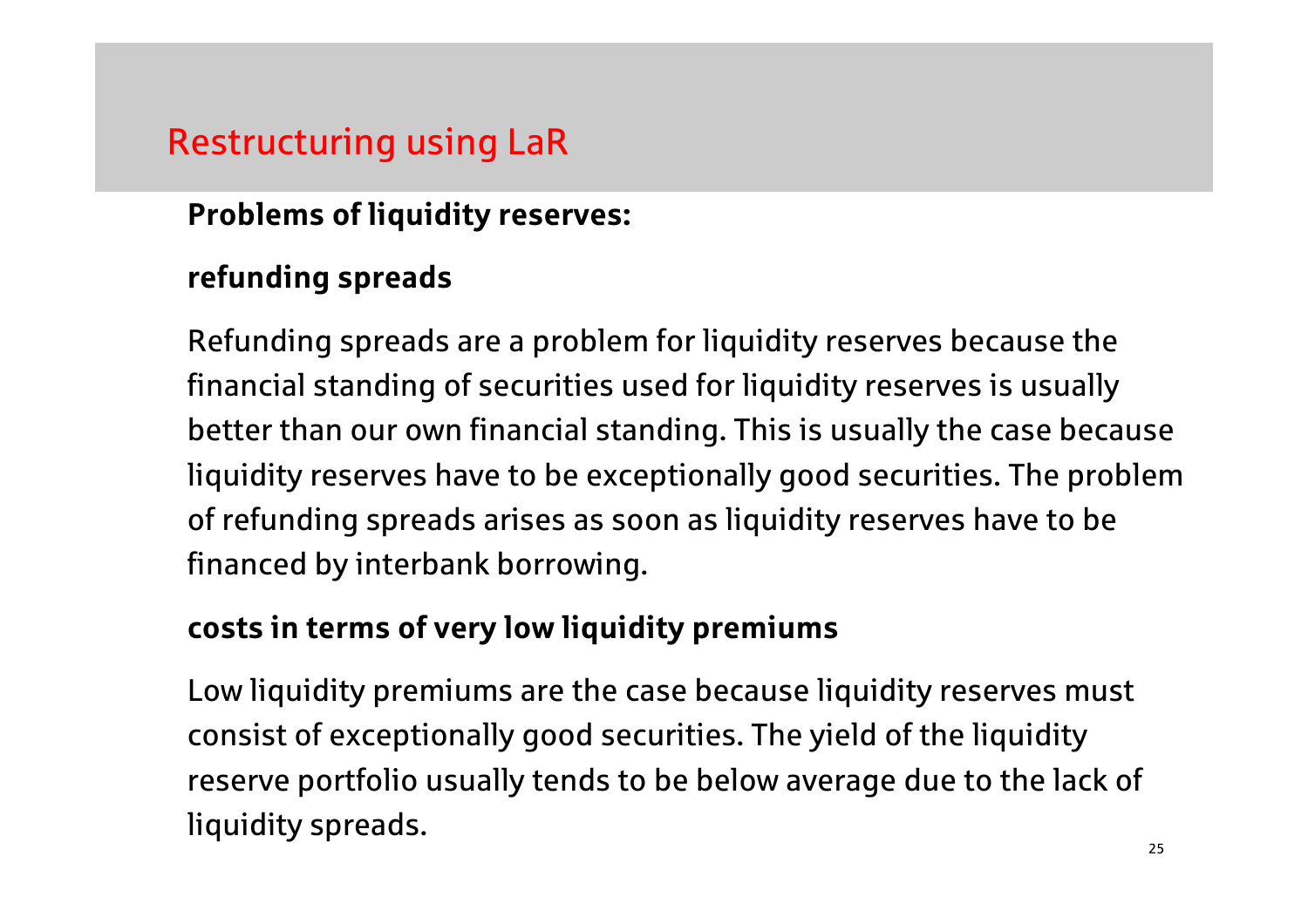The use of LaR enables the bank to reduce the first class liquidity portfolio to the necessary minimum.

#### measures:

 $\blacksquare$ investment of free liquidity in securities with higher **liquidity** spreads $\boldsymbol{*}$ 

reduction of the overall securities portfolio with simultaneous reduction of interbank borrowing

 $\bullet$ in case of an insufficient liquidity reserve the reserve  $\textsf{must}$  be raised to the level indicated by LaR

\*It would be wrong to take interest rate transformation, higher credit risk or alternative assets into account in this calculation. The investment in these asset classes is always a question of asset allocation and should be separated from liquidity considerations. This is possible due to the availability of most asset classes in the derivatives market.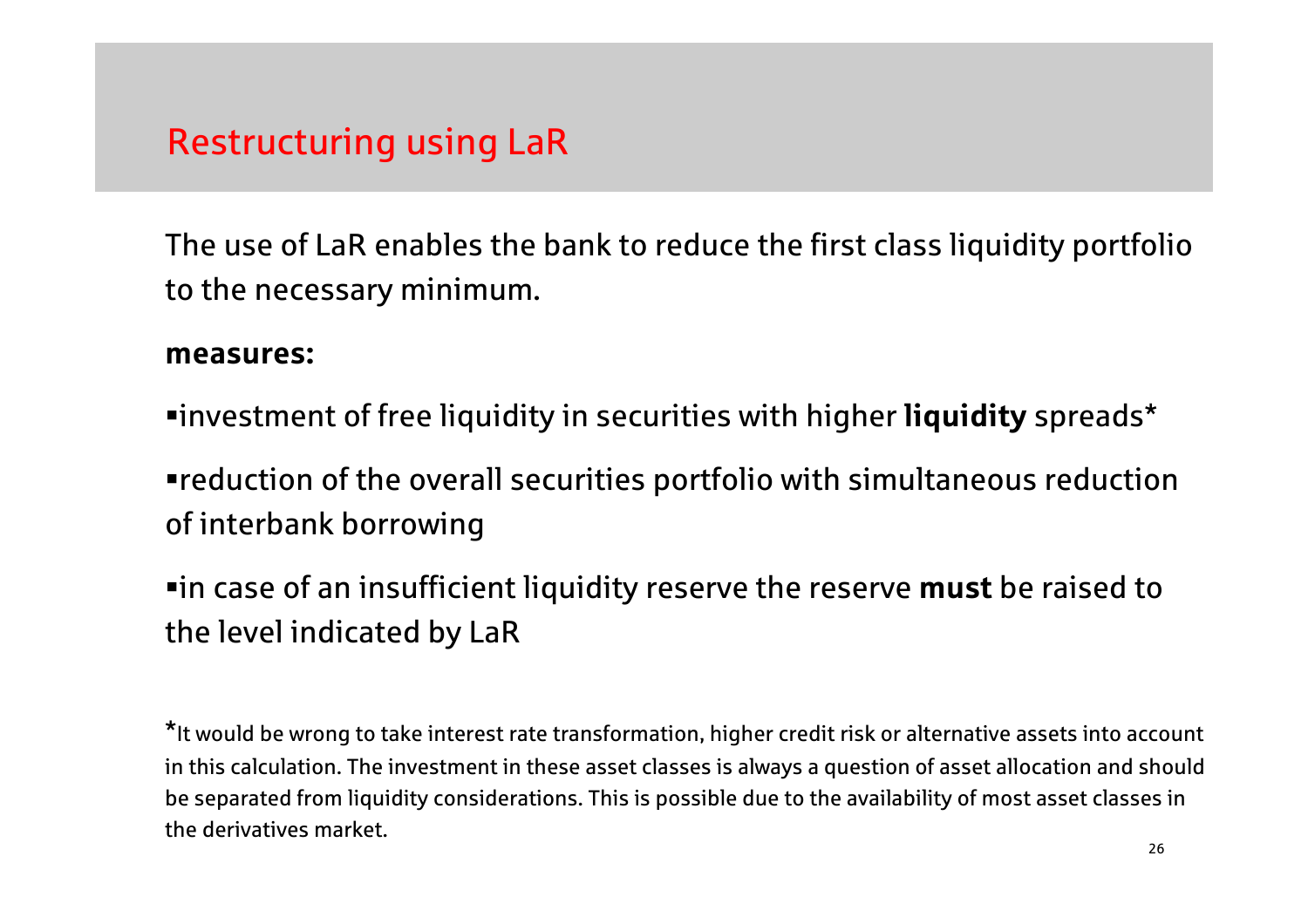#### investment in securities with higher liquidity spreads

| customers 1.000 Mio. €      | 5,40% | customers 800 Mio. €                 |                          | 4,8% |
|-----------------------------|-------|--------------------------------------|--------------------------|------|
| securities 500 Mio. €       | 5,05% | bank liabilities 700 Mio. $\epsilon$ |                          | 5,2% |
|                             | 5,28% |                                      | 4,99%                    |      |
| stock                       |       | 50 Mio. €                            |                          |      |
| fixed-interest (Repo / ECB) |       | 50 Mio. €                            | interest margin:         |      |
| floaters (Repo / ECB)       |       | 50 Mio. €                            | 0,29%                    |      |
| promissory notes            |       | 350 Mio. €                           |                          |      |
|                             |       |                                      | $(4,45$ Mio $\epsilon$ ) |      |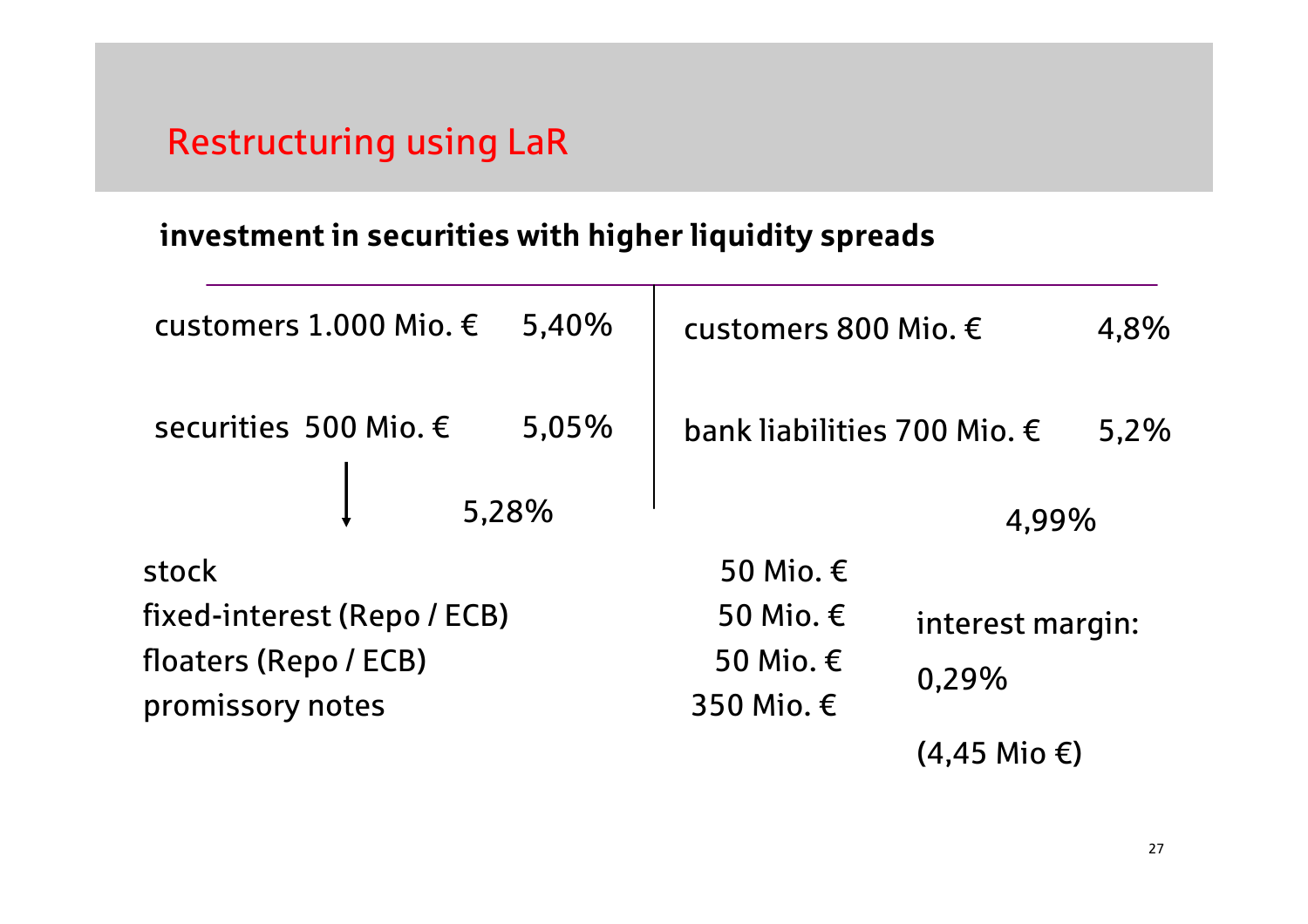#### reduction of interbank borrowing

| customers 1.000 Mio. $€$ 5,4% | customers 800 Mio. $\epsilon$ | 4.8%    |
|-------------------------------|-------------------------------|---------|
| securities 300 Mio. € 5,0%    | bank liabilities 500 Mio. €   | $5.2\%$ |
| 5,31%                         |                               | 4.95%   |

| interest margin:         | 0,36% |
|--------------------------|-------|
| $(4,6$ Mio. $\epsilon$ ) |       |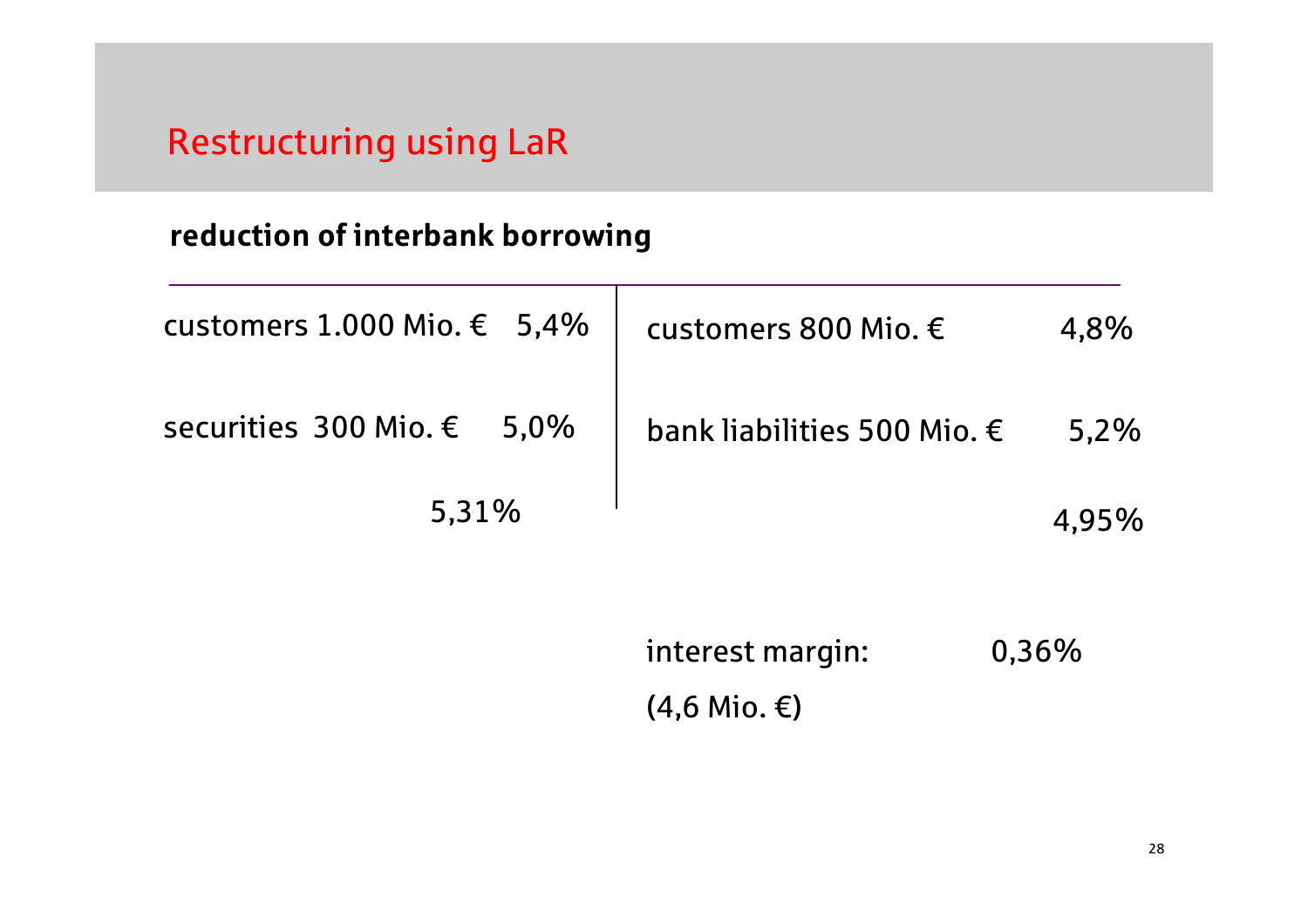For the Kasseler Sparkasse this approach lead to considerable positive consequences. We were able to enhance profits by reducing interbank borrowing. The first class liquidity was estimated prior to the banking crisis but proved to be sufficient throughout the crisis.

We would advise to supplement the described strategy with repo market activities which are not very common among Sparkassen in Germany. In robust market circumstances these can be used to work with second and third class liquidity in the repo market.

#### Guideline:

First class liquidity should reflect the need for liquidity estimated by LaR. Less liquidity would be dangerous – a surplus in liquidity expensive.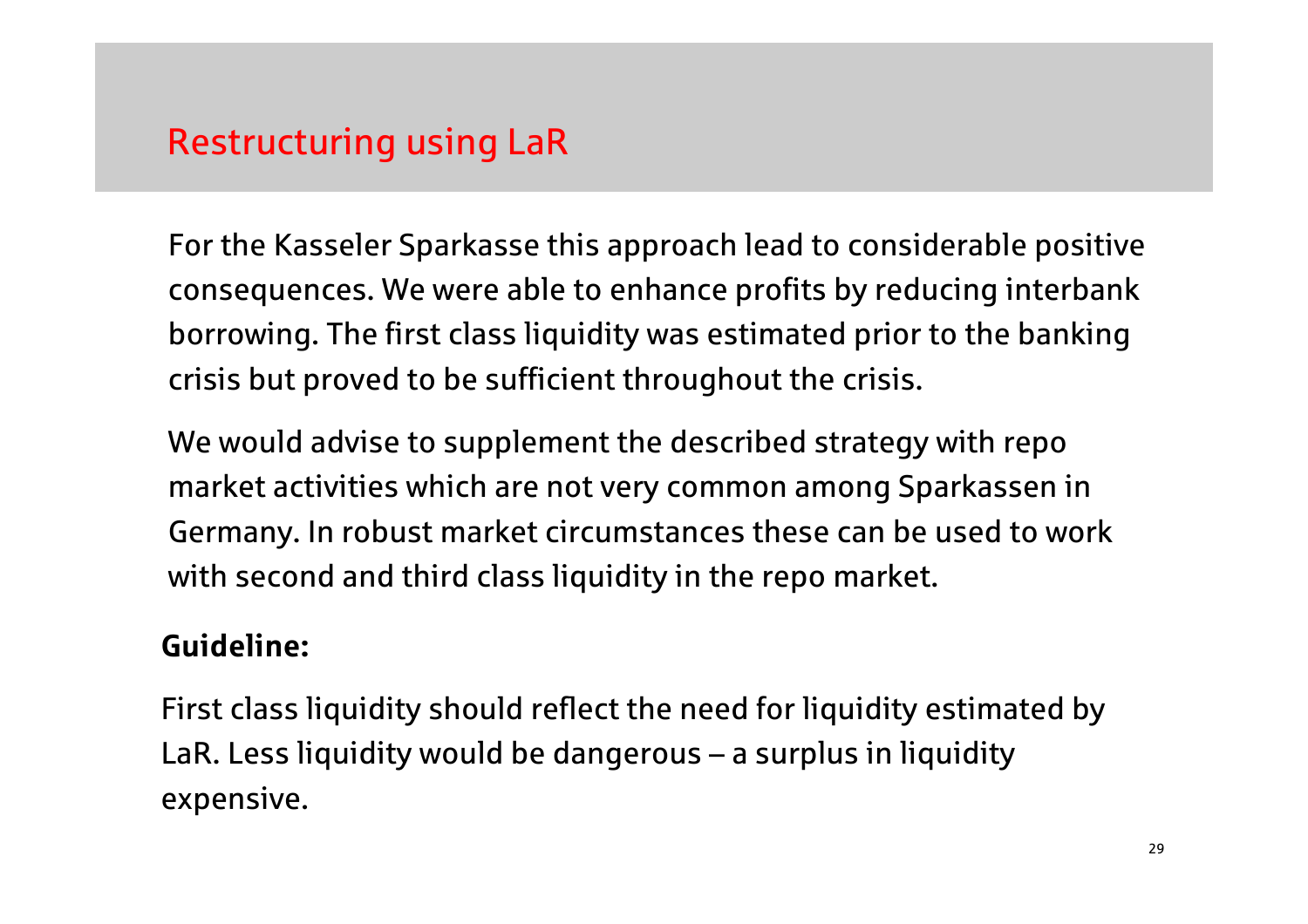## Conclusions regarding LaR

The use of LaR enables us to meet regulatory guidelines while at the same time balancing liquidity costs and liquidity reserves.

For an efficient and economically sound implementation of the concept of LaR some changes in the classic liquidity management were necessary.

A strict separation of risks – especially a separation between interest rate risk, credit risk and liquidity risk is essential. Otherwise the potential benefits of LaR might be misinterpreted.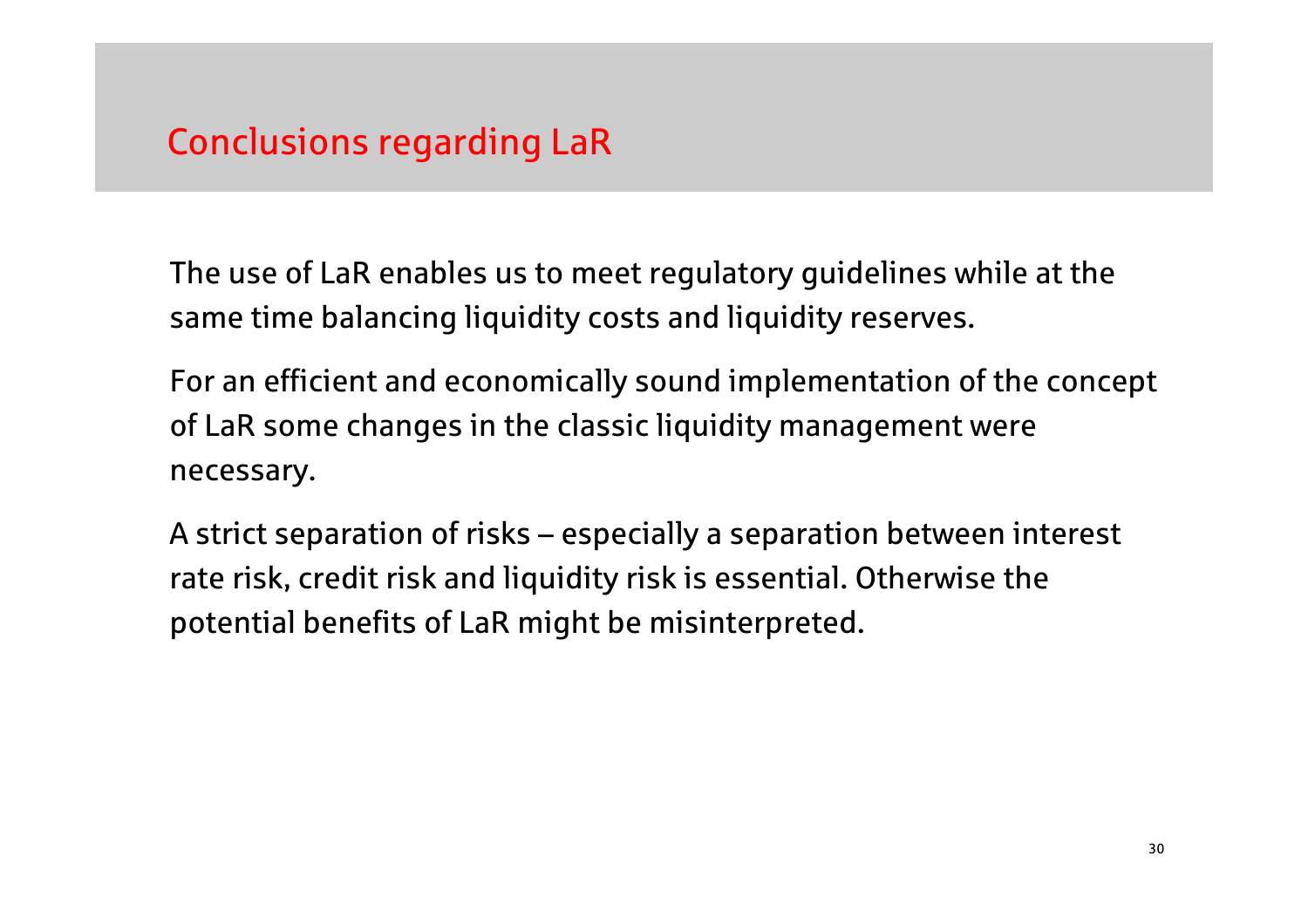#### **Contents**

- Kasseler Sparkasse and it's institutional framework
- LaR as a solution for short-term liquidity risk monitoring
- Restructuring assets and liabilities using LaR
- Approach for the analysis of long-term liquidity risk
- Conclusions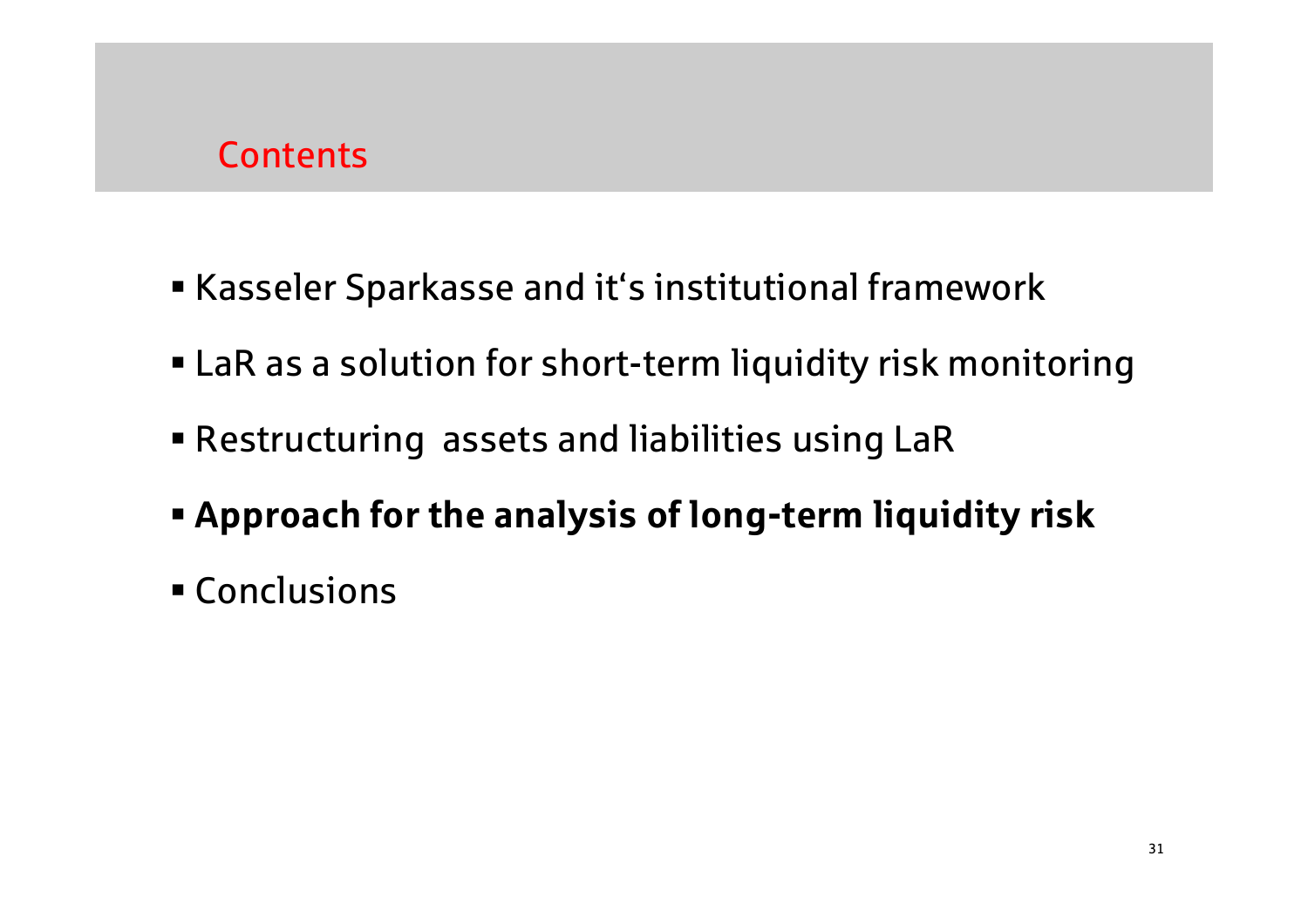## Concepts for long-term liquidity monitoring

The standard model for long-term liquidity risk usually tries to implement liquidity cash-flows.

This usually makes it necessary to analyze many different data sources. Even more critical is the necessity to make many assumptions. This is especially true for future customer behavior.

Once a complete liquidity cash-flow is generated, liquidity gaps can be identified an liquidity transformation can be managed.

The implementation of these systems is usually a very complex task.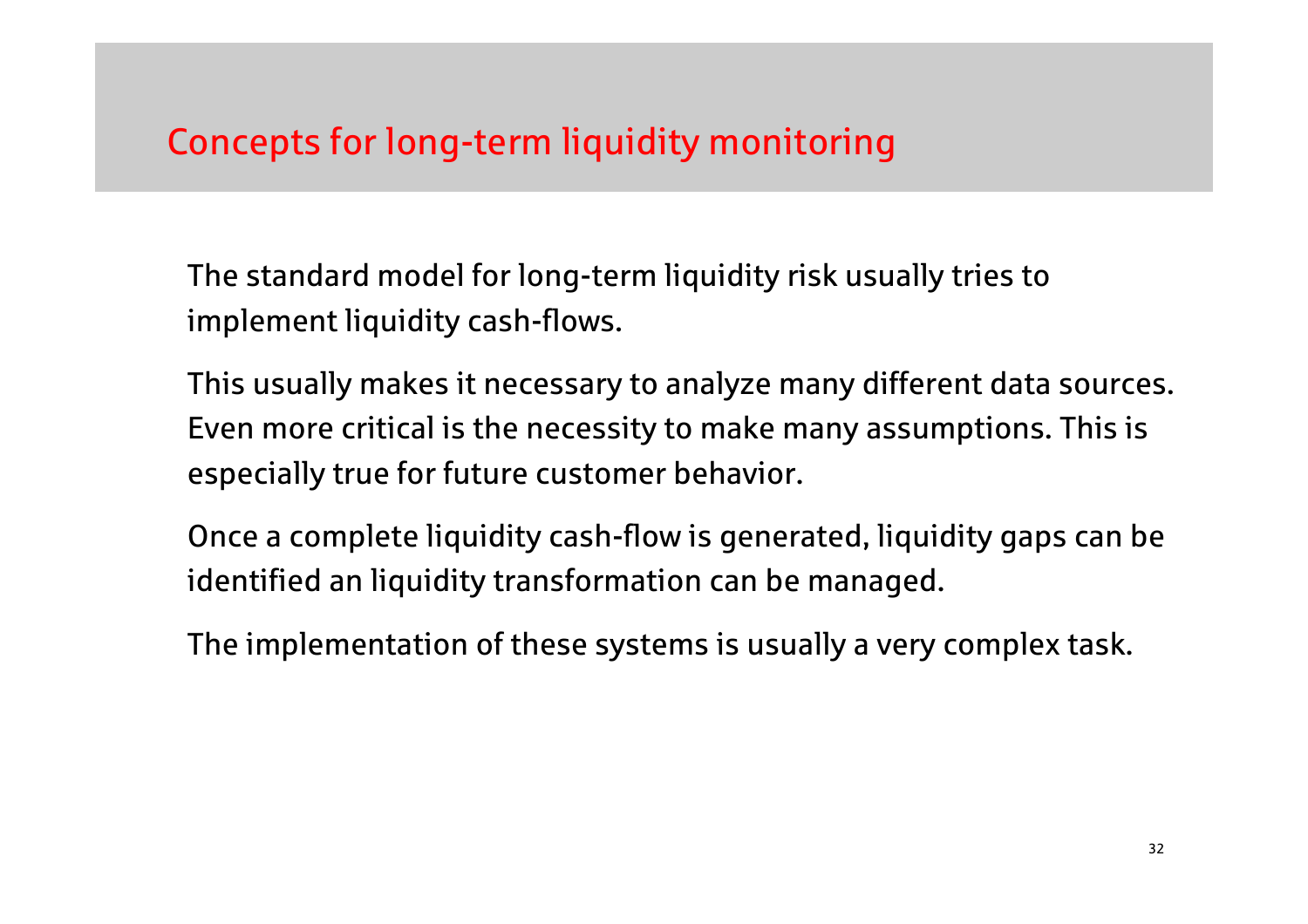#### A simplified approach

Analyzing the structural liquidity of Kasseler Sparkasse we found almost no reliance on interbank borrowing.

The implementation of complex models for long-term liquidity monitoring via cash-flow based models was not appropriate in this context. This is especially true because cash-flow based models are very sensitive concerning the modeling of current and future retail customer behavior.

Notwithstanding these reservations it was necessary to gain an estimate of our risk profile, possible threats and to find a solution for the integration of liquidity risk in our ICAAP.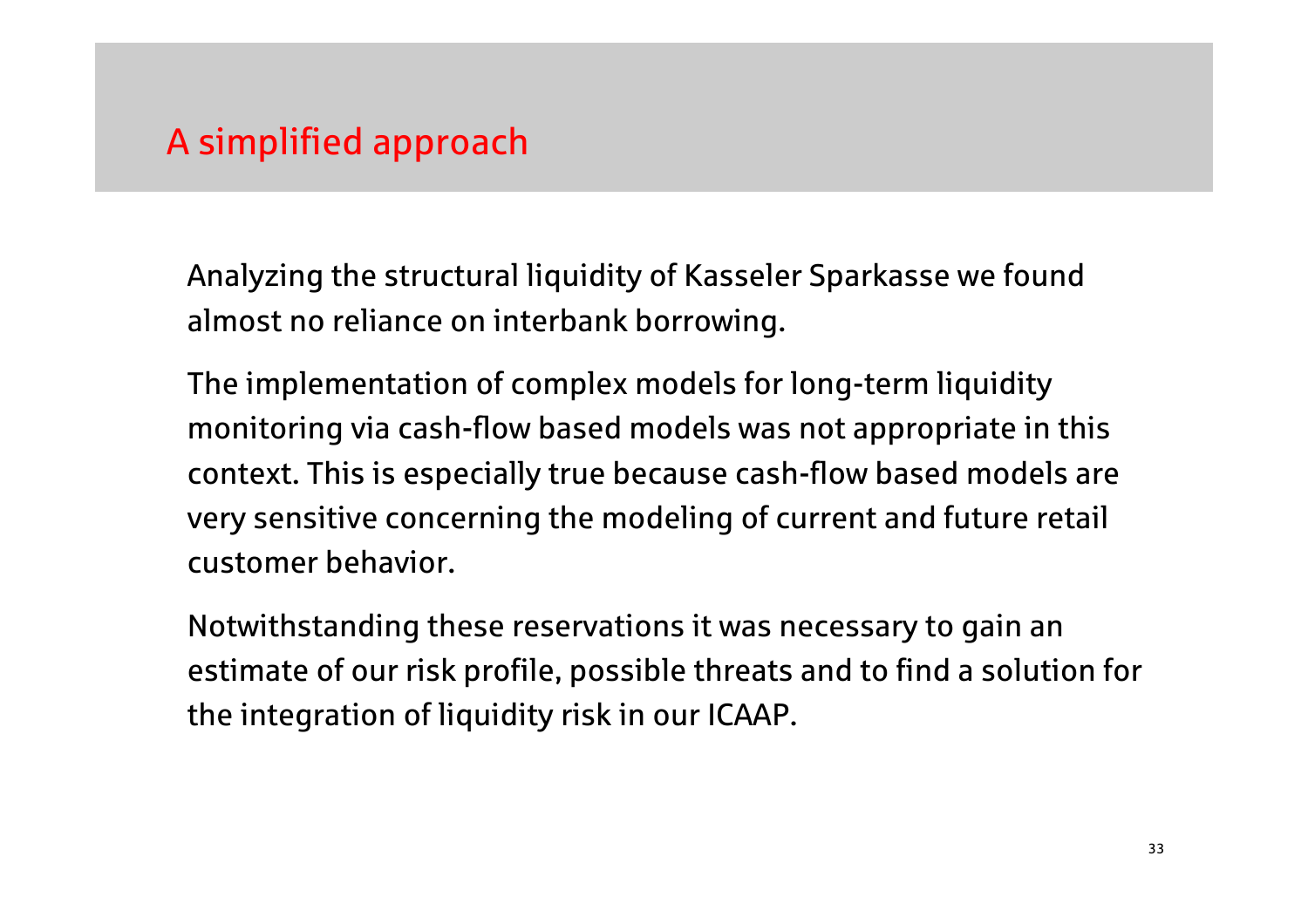#### A simplified approach

Considering the institutional framework and our risk situation we developed a simplified model to assess our long-term liquidity risk.The next slides show this model's steps.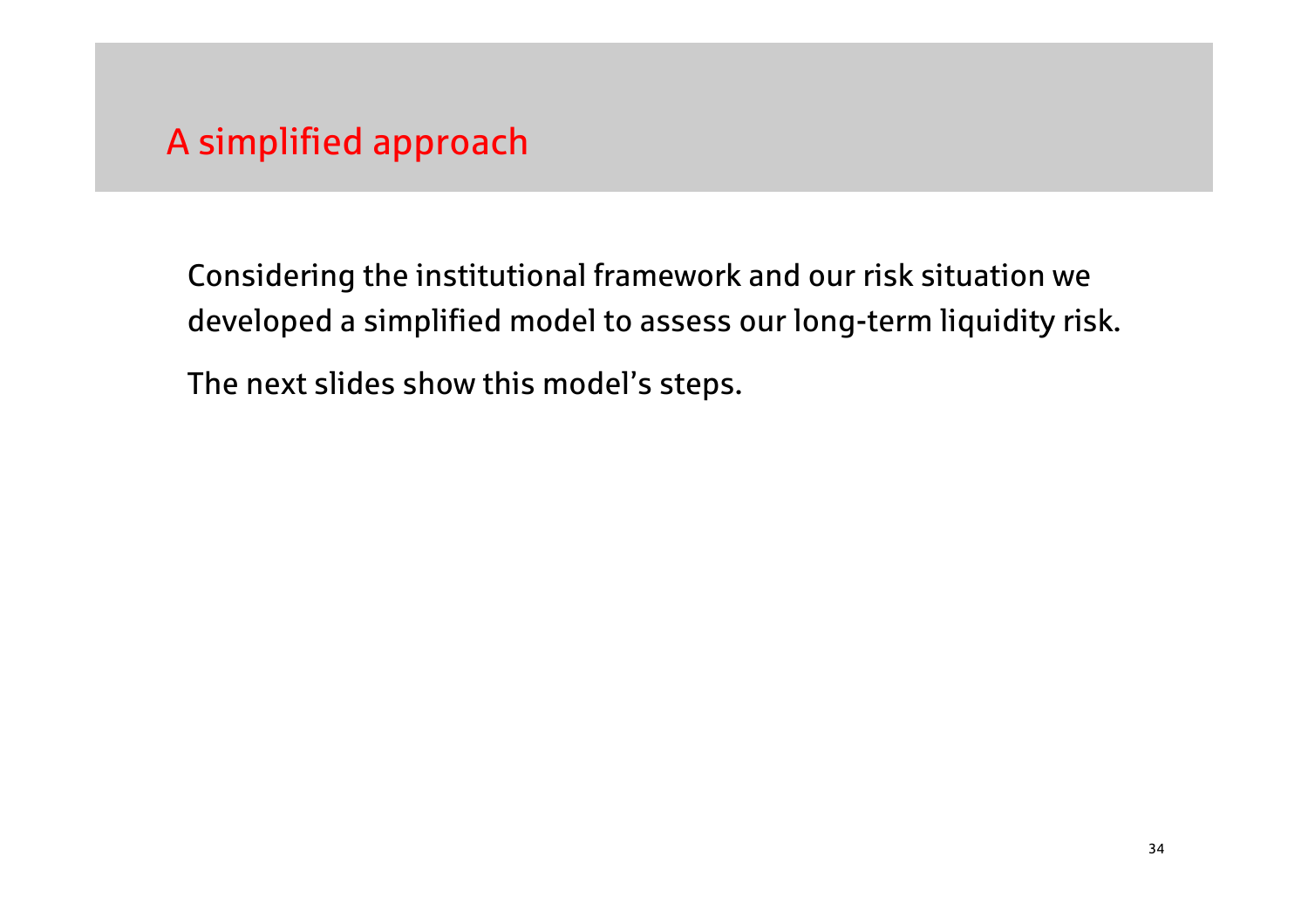

Modeling of margin and volume for  $\mathsf{t}_1$  to  $\mathsf{t}_\mathsf{n}$ result: interest margin.

**2.** Isolation of net funding  $\frac{1}{\sqrt{1 + \frac{1}{n}} \cdot \frac{1}{n}}$  assets  $\frac{1}{n} \cdot \frac{1}{n}$  liabilities requirements



Modeling the net funding requirements under the assumptions of our business forecasts.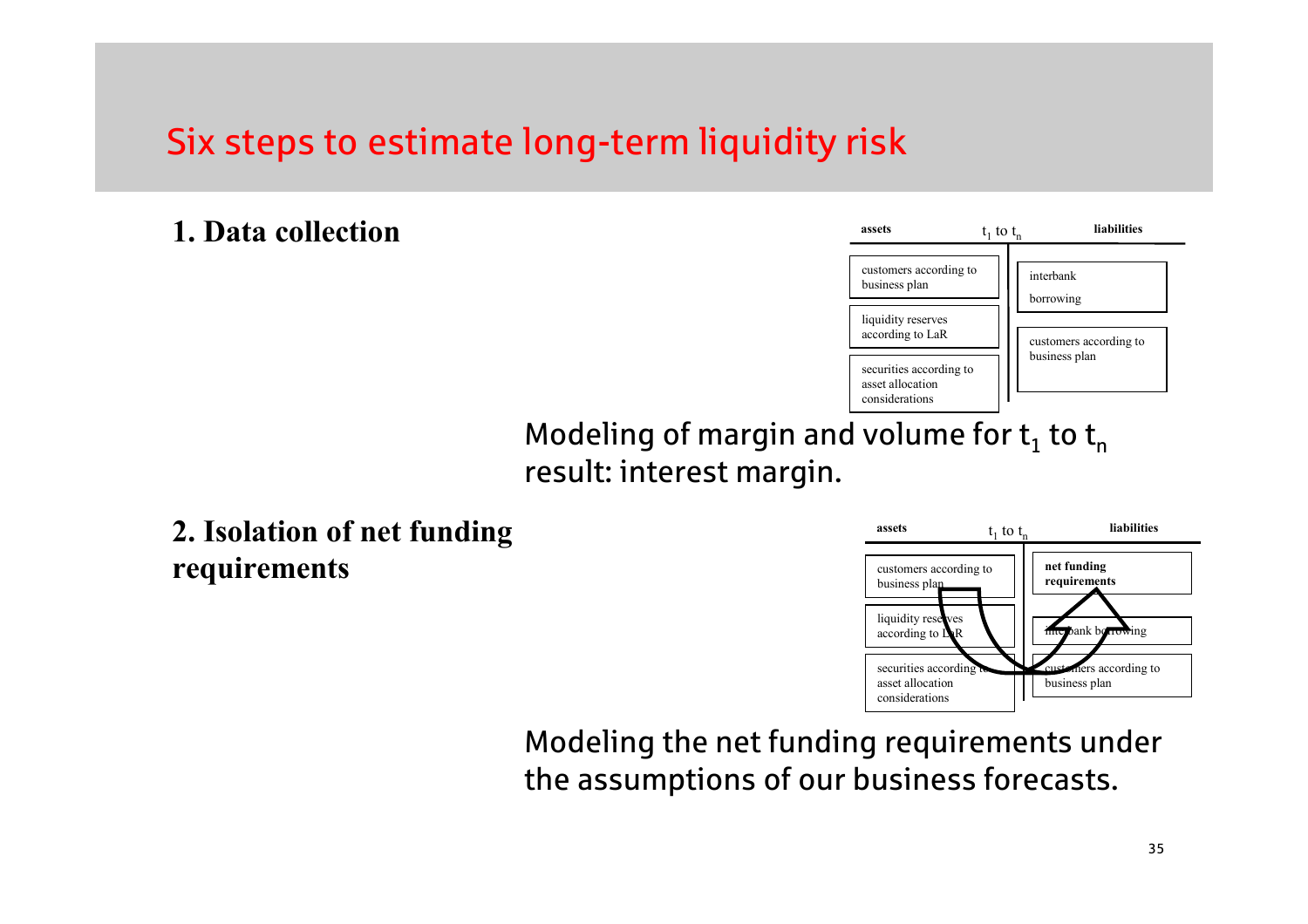#### 3. Elimination of interest rate transformation



Arithmetical elimination of interest rate transformation effects via swap portfolio.

4. Use of business scenarios



Simulation of volume and spread for the net fundingrequirements for all relevant scenarios.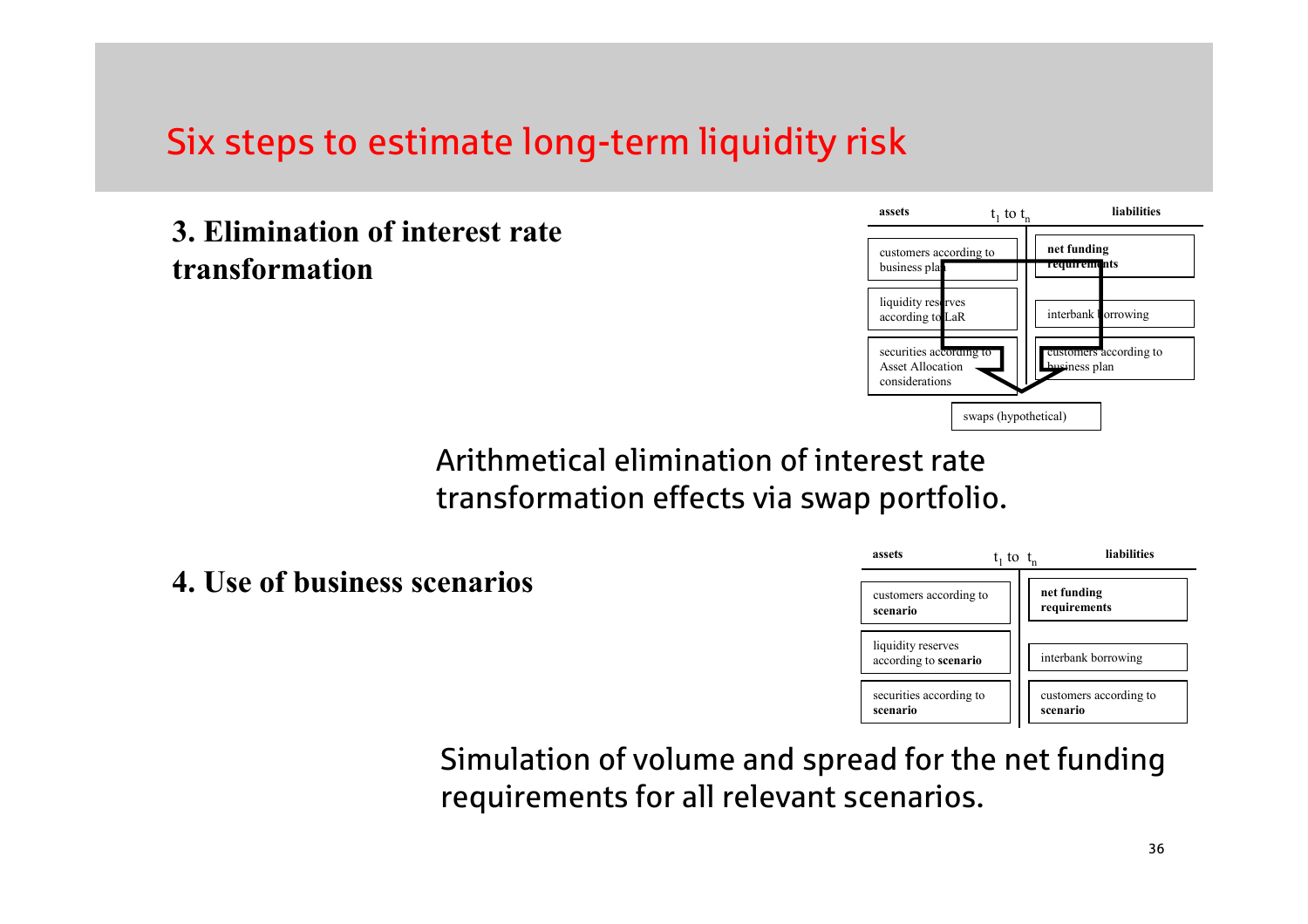|                                                             |                                                                                                                                                                                                                              | assets             | liabilities<br>$t_1$ to $t_n$ |  |
|-------------------------------------------------------------|------------------------------------------------------------------------------------------------------------------------------------------------------------------------------------------------------------------------------|--------------------|-------------------------------|--|
| 5. Scenarios for net funding<br>requirements and respective |                                                                                                                                                                                                                              |                    | net funding<br>requirements   |  |
| spreads                                                     |                                                                                                                                                                                                                              | changes in spreads | changes in ratings            |  |
|                                                             | Simulation of changes in interbank spreads<br>and our own rating.                                                                                                                                                            |                    |                               |  |
|                                                             | Result: Changes in the spread (costs) of the net<br>funding requirements.                                                                                                                                                    |                    |                               |  |
| <b>6. Consideration of net</b><br>funding costs in ICAAP    | By comparison of the results of steps 4 and 5<br>with those of step 1 it is possible to isolate<br>liquidity induced costs for our P/L and/or<br>economic capital and take these effects into<br>consideration in our ICAAP. |                    |                               |  |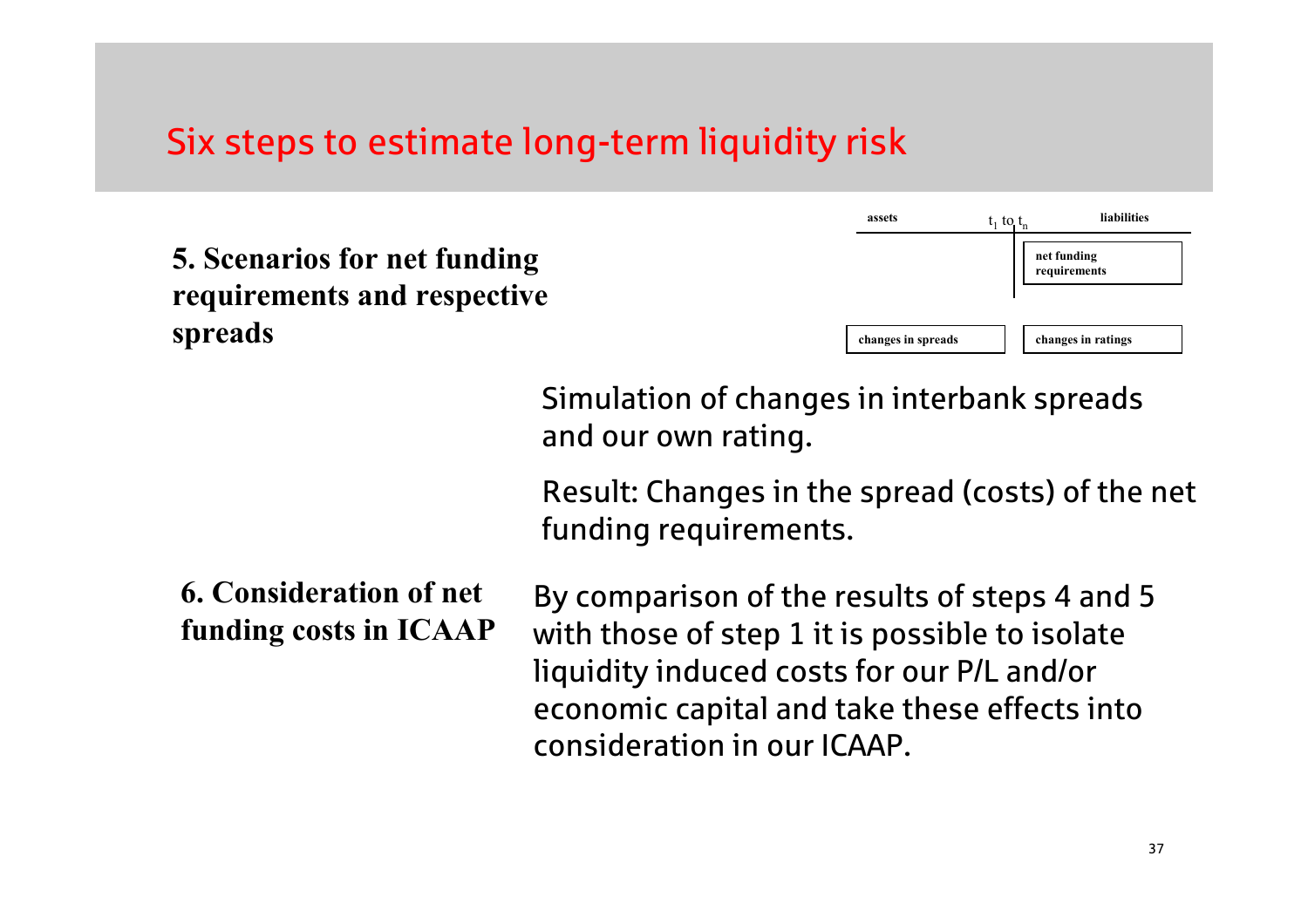#### Advantages:

Easy implementation

No mock precision

Easy communication

#### Disadvantages:

Reduction of the complete net funding requirements into one timebucket and therefore insufficient differentiation of liquidity time buckets.

The management if liquidity transformation is not possible using this model. This is especially true for banks with a high degree of interbank borrowing.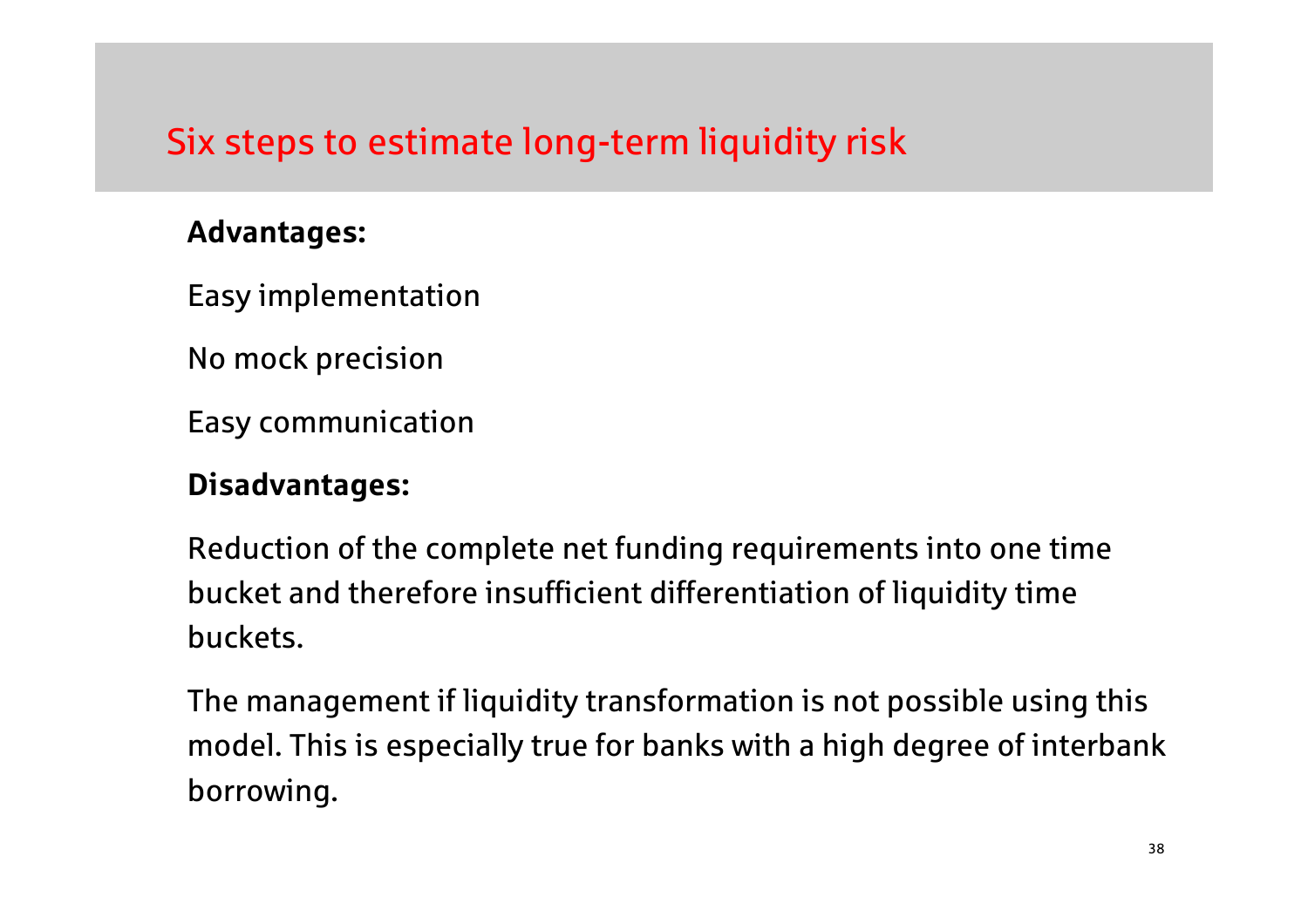#### **Contents**

- Kasseler Sparkasse and it's institutional framework
- LaR as a solution for short-term liquidity risk monitoring
- Restructuring assets and liabilities using LaR
- Approach for the analysis of long-term liquidity risk
- Conclusions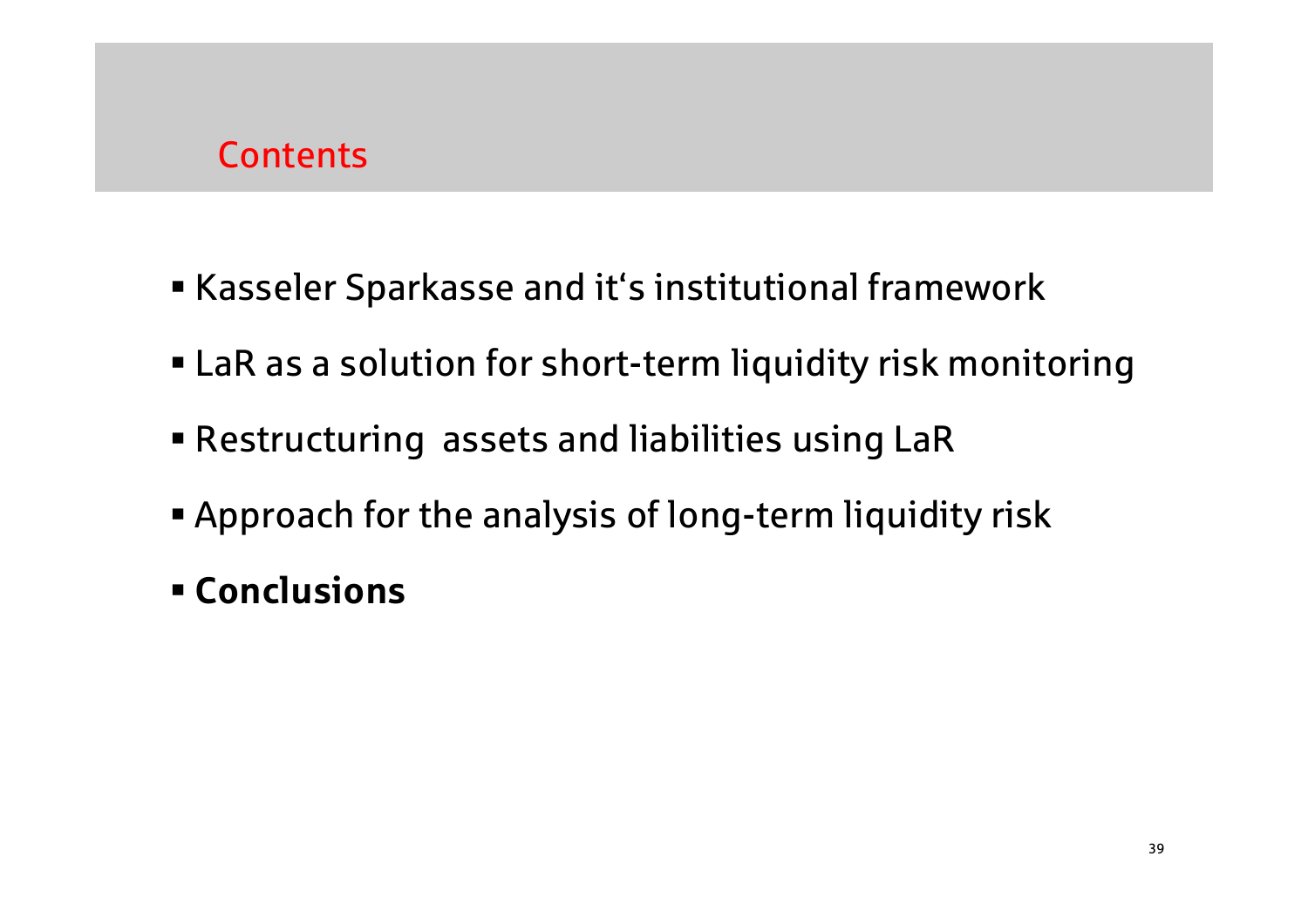#### Conclusion

Simple, yet valid approaches to measure short- and long term liquidity risks do exist.

These approaches do not only fulfill regulatory demands. They enable banks to improve their business situation.

There certainly exists much more demand for discussion between practitioners, scholars and regulators concerning the translation into practice and the further development of these approaches. A common theory for liquidity risk management still waits to be developed.